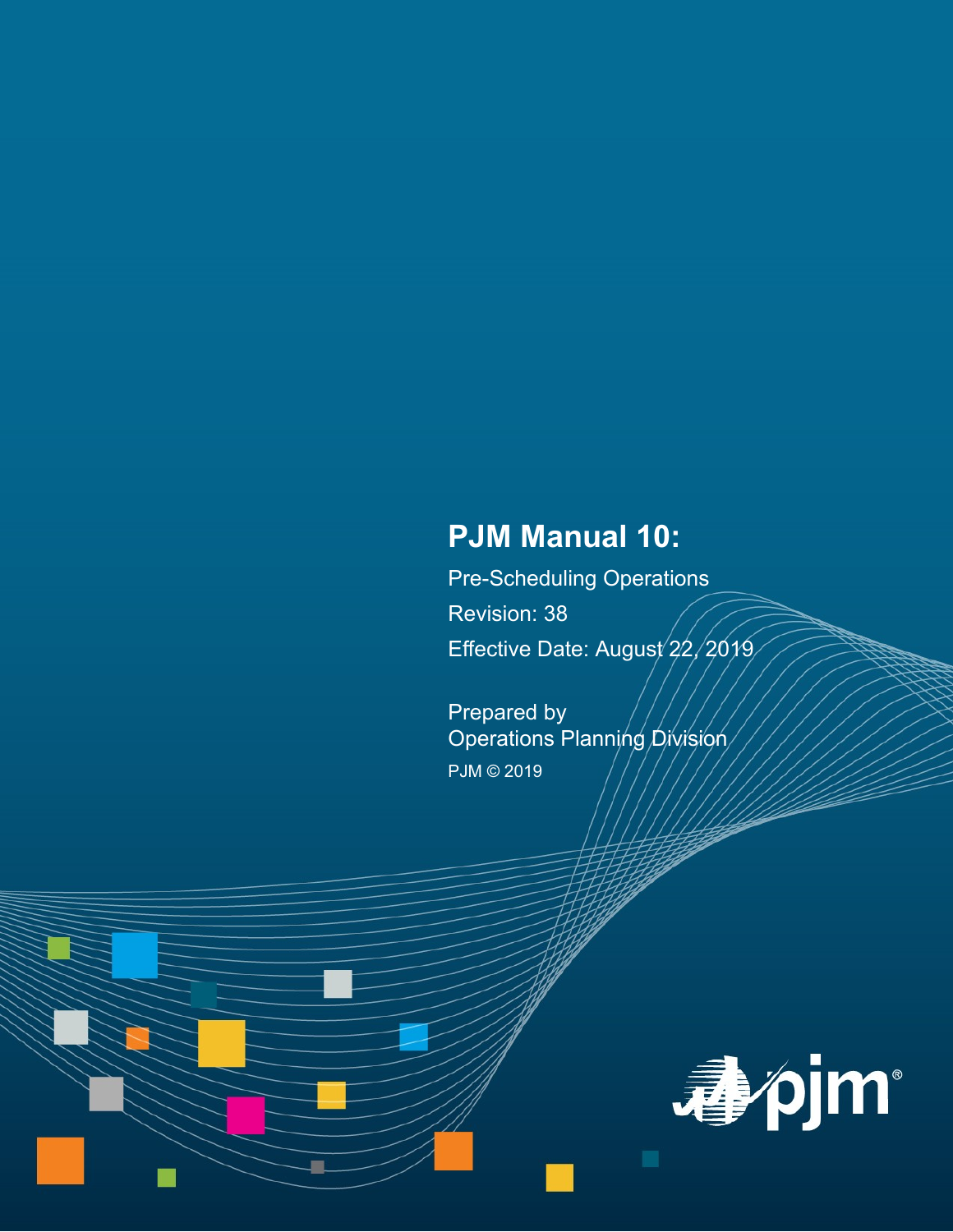

# **Table of Contents**

| 1.4.2 Off-peak Period Months (Mar, Apr, May, Sep, Oct, Nov, Dec) 13     |  |
|-------------------------------------------------------------------------|--|
|                                                                         |  |
|                                                                         |  |
|                                                                         |  |
|                                                                         |  |
|                                                                         |  |
|                                                                         |  |
|                                                                         |  |
|                                                                         |  |
|                                                                         |  |
|                                                                         |  |
|                                                                         |  |
|                                                                         |  |
|                                                                         |  |
| 2.5 Outage Reporting for Facilities Providing PJM Black Start Service21 |  |
|                                                                         |  |
|                                                                         |  |
|                                                                         |  |
|                                                                         |  |
|                                                                         |  |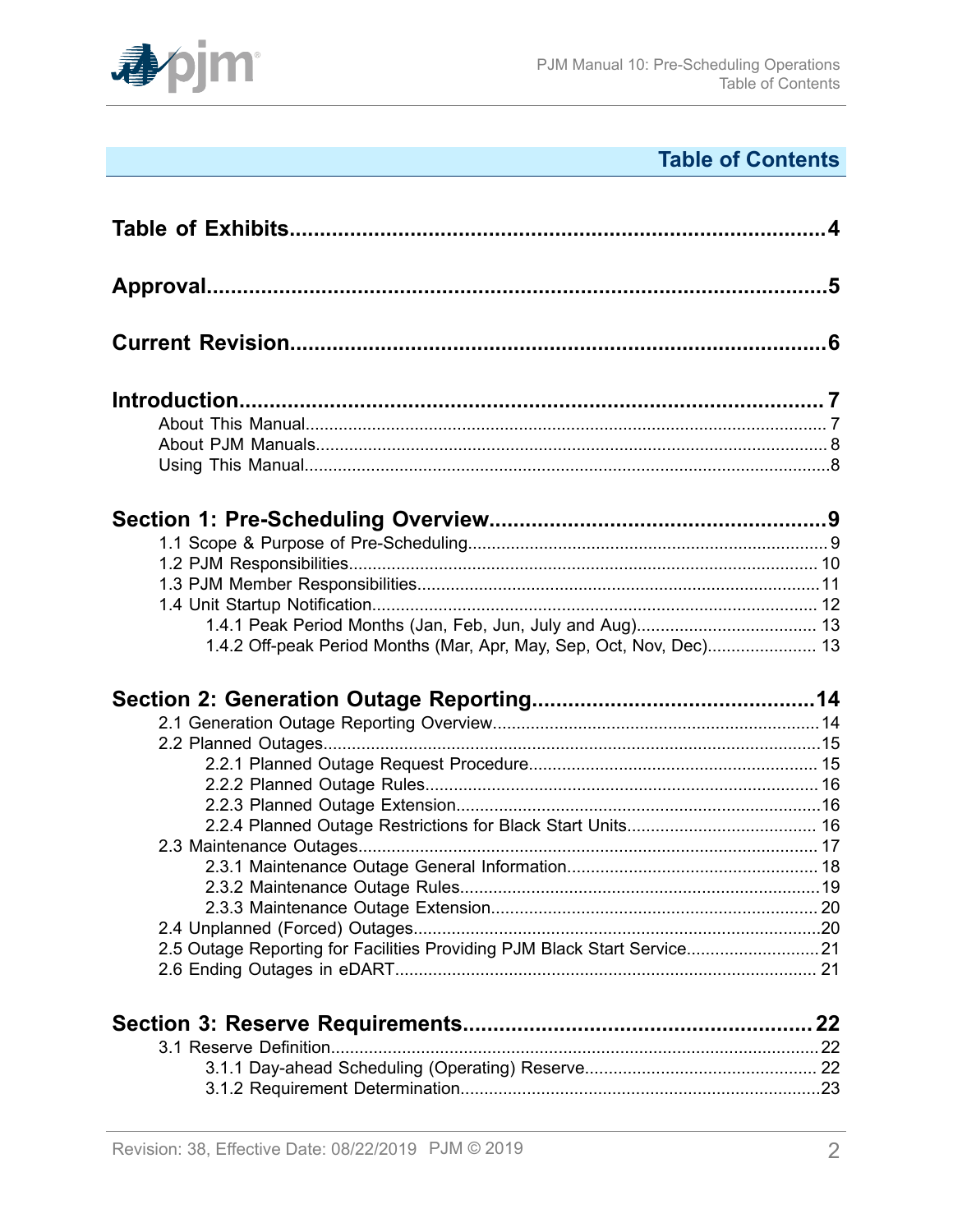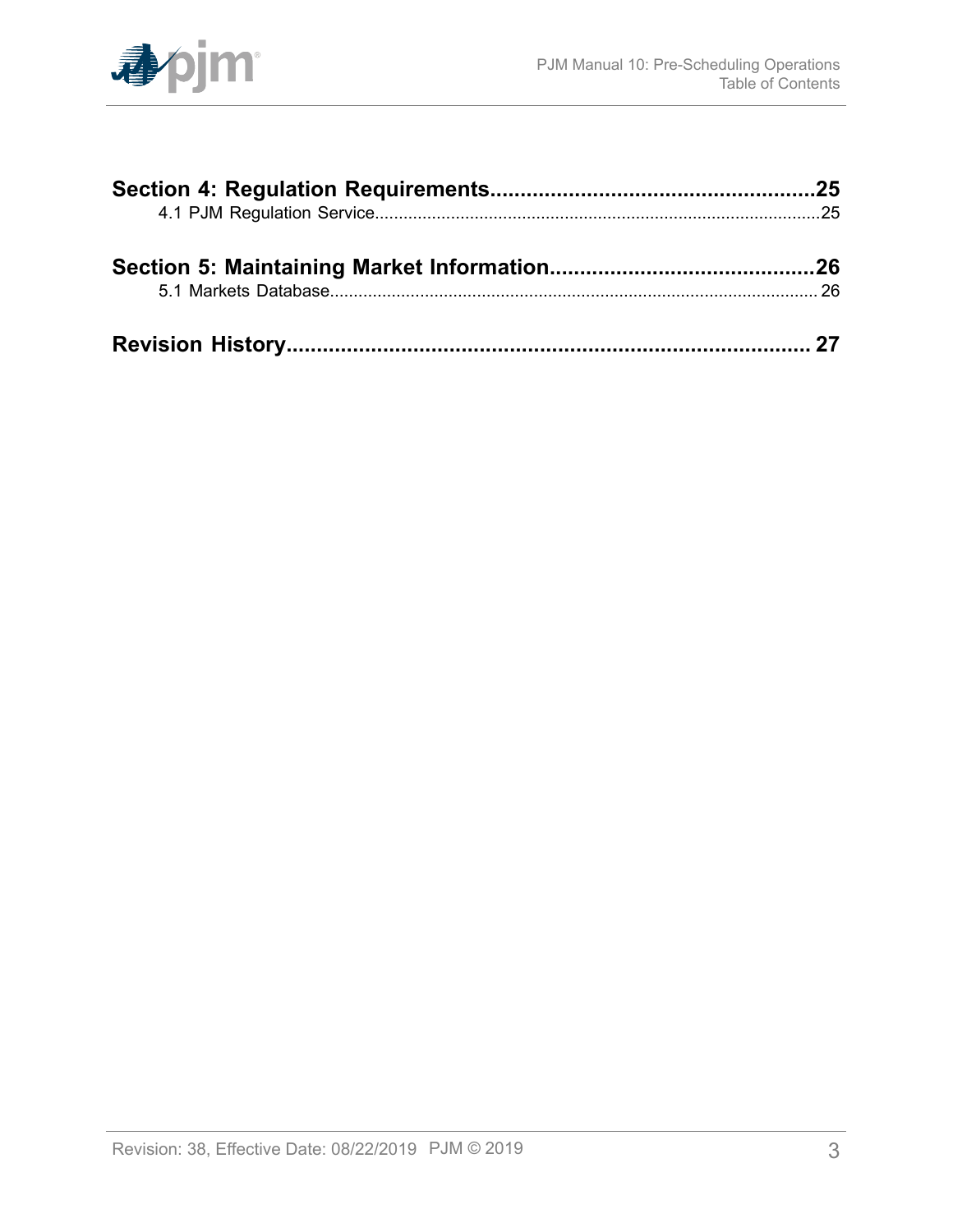

# **Table of Exhibits**

<span id="page-3-0"></span>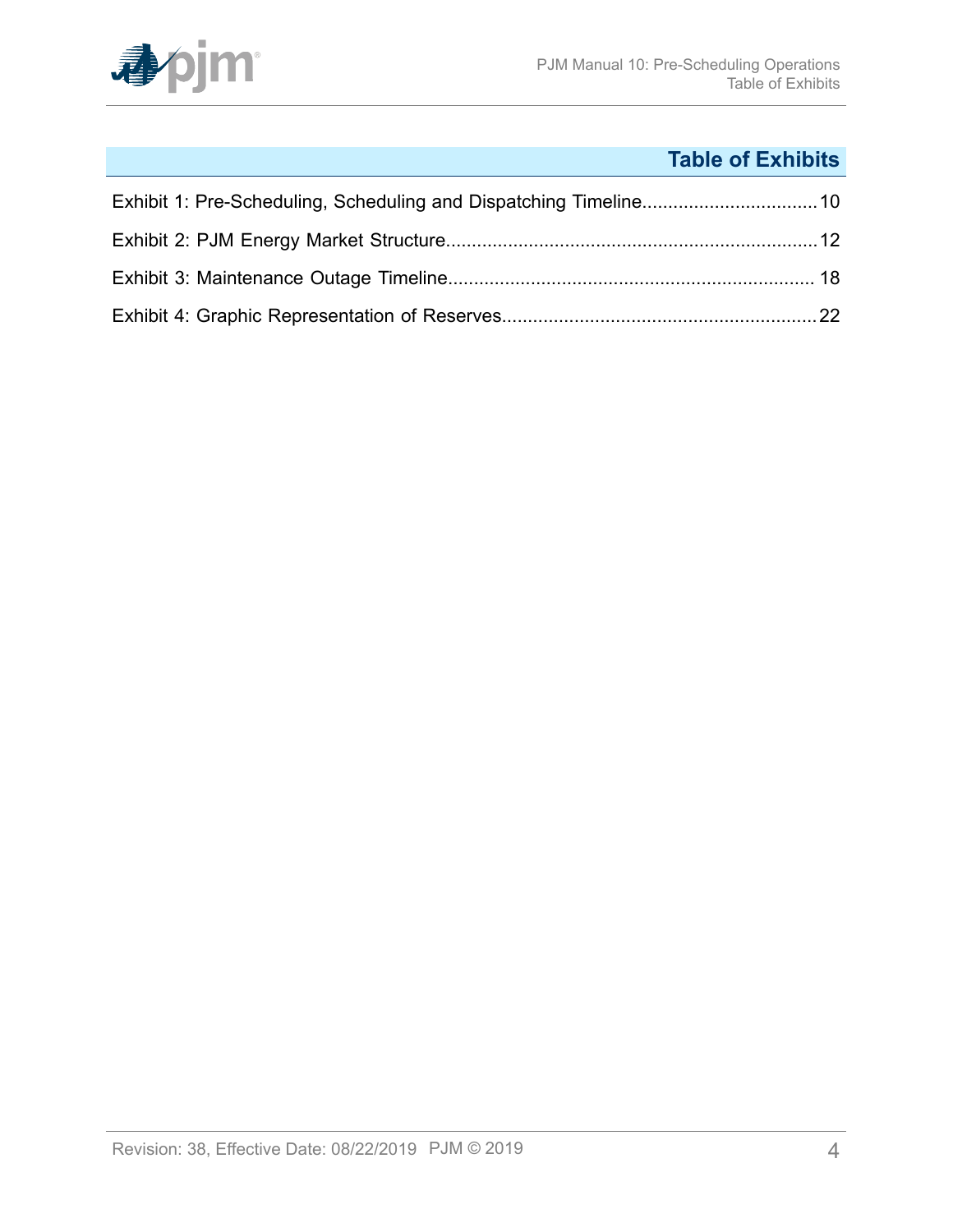

# <span id="page-4-0"></span>**Approval**

Approval Date: 08/22/2019 Effective Date: 08/22/2019 David Schweizer, Manager

Generation Department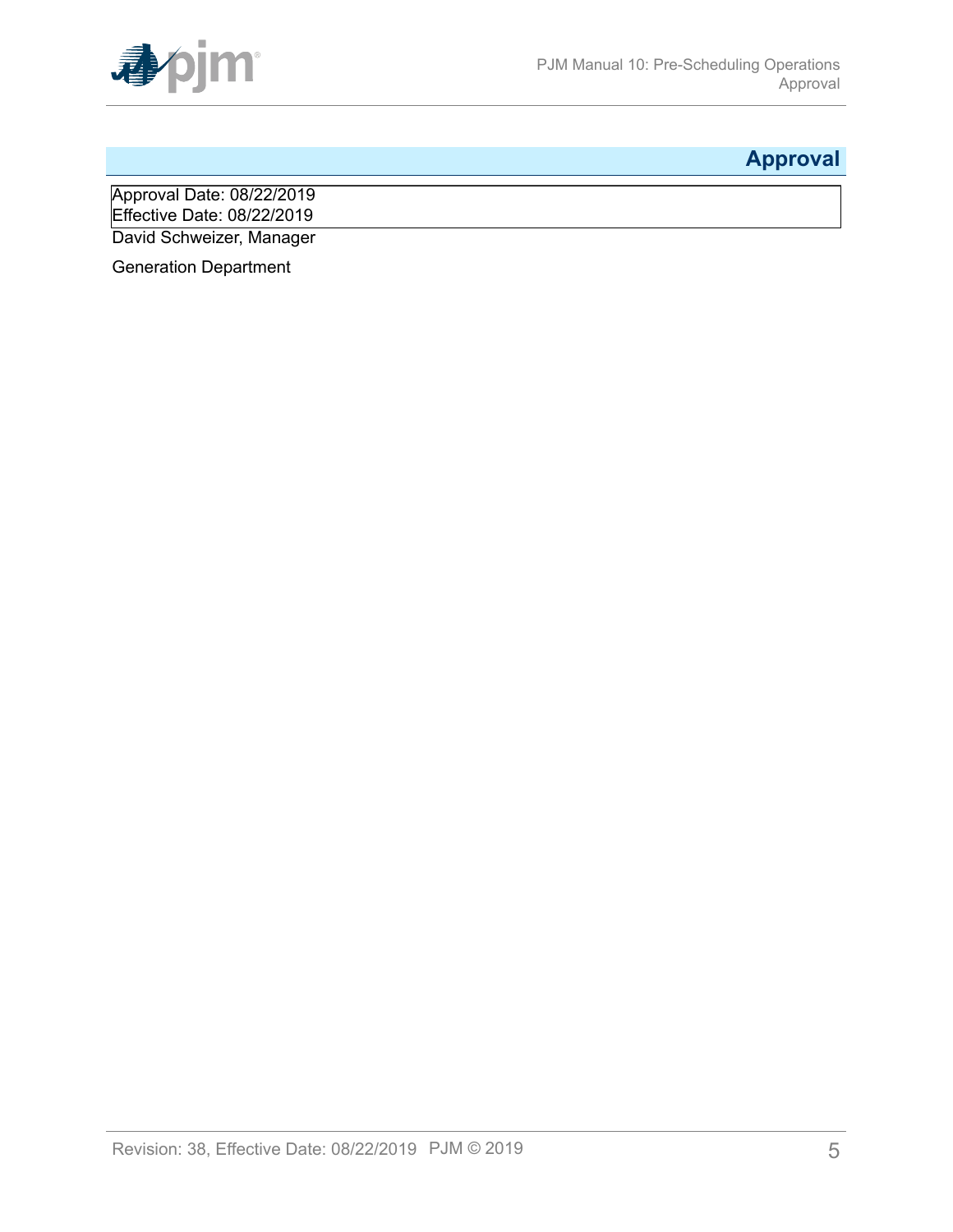

# <span id="page-5-0"></span>**Current Revision**

### **Revision 38 (08/22/2019):**

- Periodic Review no changes were identified as part of this review
- Section 2.1 Generation Outage Reporting Overview
	- o Added clarification for outage ticket end date as it relates to deactivation date
- Section 2.5 Outage Reporting for Facilities Providing PJM Black Start Service
	- o Clarified requirement for black start test ticket submission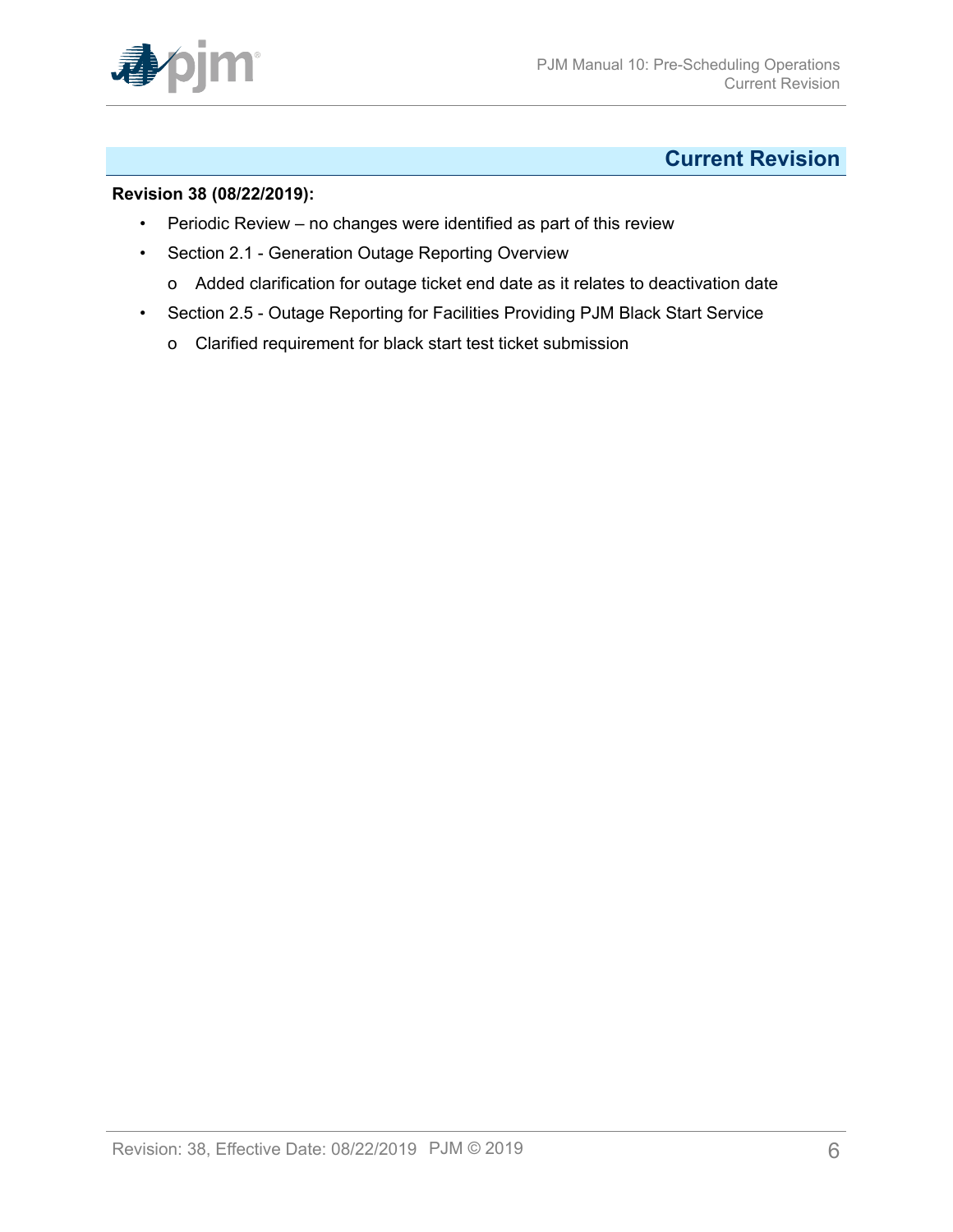

### <span id="page-6-0"></span>**Introduction**

Welcome to the *PJM Manual for Pre-Scheduling Operations.* In this Introduction, you will find the following information:

- What you can expect from the PJM Manuals in general (see "About PJM Manuals").
- What you can expect from this PJM Manual (see "About This Manual").
- How to use this manual (see "Using This Manual").

# <span id="page-6-1"></span>**About This Manual**

The *PJM Manual for Pre-Scheduling Operations* is within the PJM Energy Market series. This manual focuses on PJM and PJM Member pre-scheduling activities that set the stage for the scheduling and dispatching phases of the PJM RTO operation.

The *PJM Manual for Pre-Scheduling Operations* consists of five sections. These sections are listed in the table of contents beginning on page 2.

### **Intended Audience**

The intended audiences for the PJM Manual for Pre-Scheduling Operations are:

- PJM operations staff
- Transmission Owner operations support staff
- Market Operations Center (MOC) Generation Dispatchers and support staff
- Generation Owners / Operators
- Transmission Service Providers
- PJM Members

#### **References**

The References to other documents that provide background or additional detail directly related to the *PJM Manual for Pre-Scheduling Operations* are:

- Operating Agreement of PJM Interconnection, L.L.C.
- NERC Reliability Standards
- PJM eDART User Guide
- PJM Manual for Control Center and Data Exchange Requirements (M01)
- PJM Manual for Transmission Operations (M-03)
- PJM Manual for Energy & Ancillary Services Market Operations (M-11)
- PJM Manual for Balancing Operations (M-12)
- PJM Manual for Emergency Operations (M-13)
- PJM Manual for Generator Operational Requirements (M14D)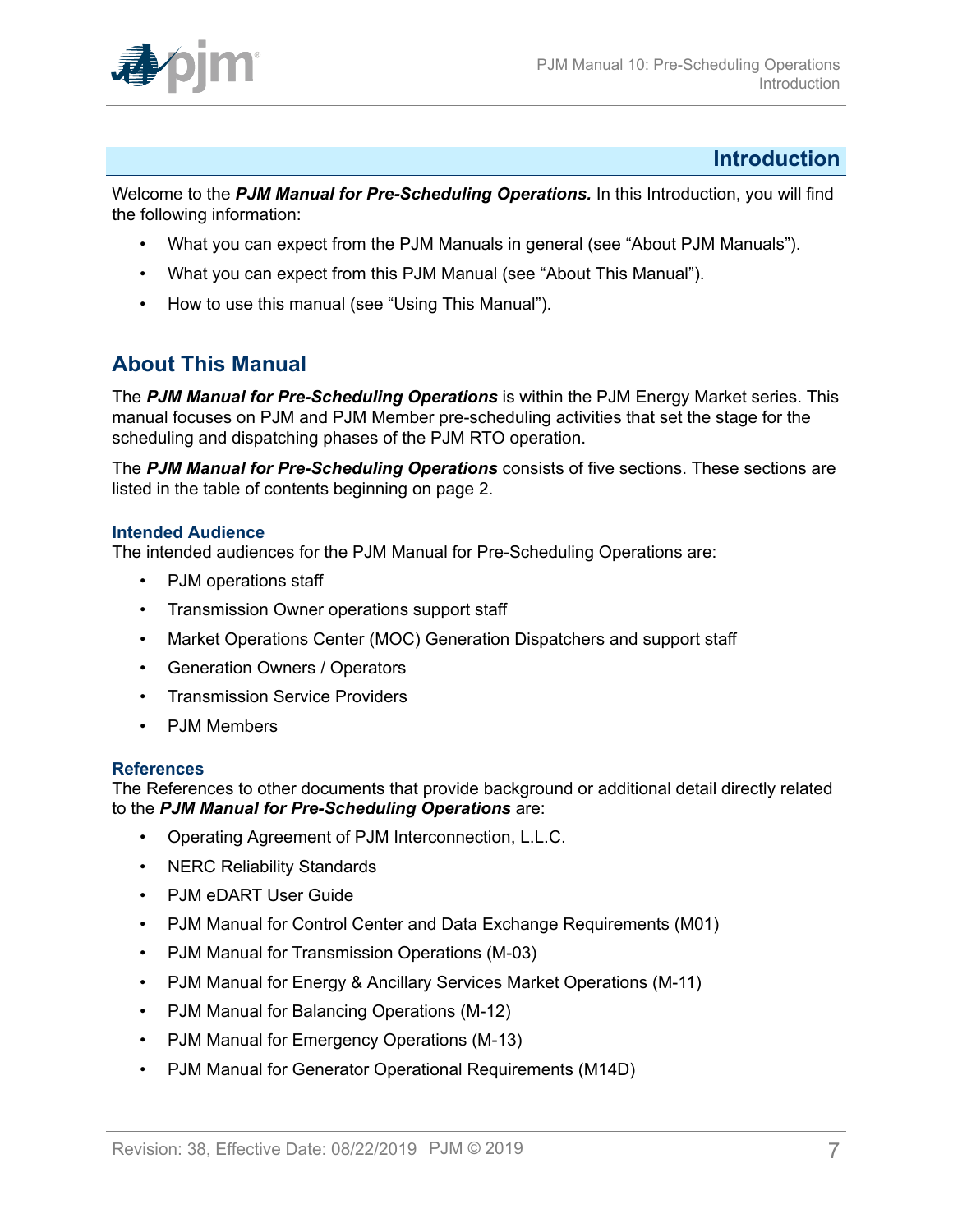

# <span id="page-7-0"></span>**About PJM Manuals**

The PJM Manuals are the instructions, rules, procedures, and guidelines established by PJM for the operation, planning, and accounting requirements of the PJM RTO and the PJM Energy Market. The manuals are grouped under the following categories:

- **Transmission**
- Energy Market
- Regional Transmission Planning Process
- Reserve
- Accounting and Billing
- Administration
- Miscellaneous

For a complete list of all PJM Manuals, go to the Library section on PJM.com

## <span id="page-7-1"></span>**Using This Manual**

We believe that explaining concepts is just as important as presenting the procedures. Therefore, we start each section with an overview. Then, we present details and procedures. This philosophy is reflected in the way we organize the material in this manual. The following paragraphs provide an orientation to the manual's structure

### **What You Will Find In This Manual**

- A table of contents that lists two levels of subheadings within each of the sections
- An approval page that lists the required approvals and a brief outline of the current revision
- Sections containing the specific guidelines, requirements, or procedures including PJM actions and PJM Member actions
- Attachments that include additional supporting documents, forms, or tables in this PJM Manual
- A section at the end detailing all previous revisions of the PJM Manual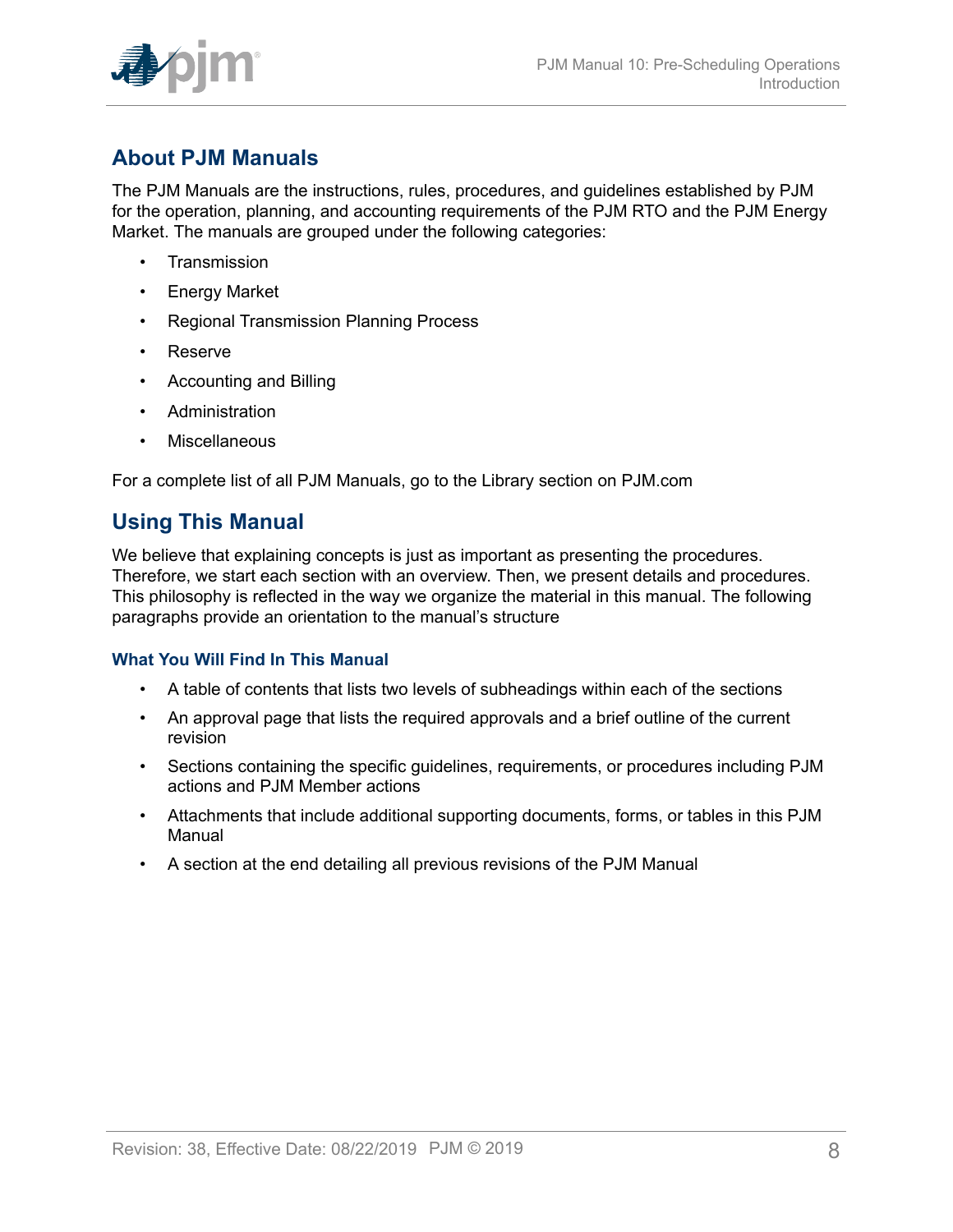

## <span id="page-8-0"></span>**Section 1: Pre-Scheduling Overview**

Welcome to the *Pre-scheduling Overview* section of the *PJM Manual for Pre-Scheduling Operations*. In this section you will find the following information:

- A description of the scope and purpose of pre-scheduling (see "Scope & Purpose of Pre-Scheduling")
- A description of PJM pre-scheduling responsibilities (see "PJM Responsibilities")
- A description of PJM Members' pre-scheduling responsibilities (see "PJM Member Responsibilities")

# <span id="page-8-1"></span>**1.1 Scope & Purpose of Pre-Scheduling**

Operation of the PJM RTO involves many activities by different operating and technical personnel. These activities take place in parallel on a continuous basis, 24 hours a day and are grouped into three overlapping time frames:

- Pre-scheduling Operations
- Scheduling Operations
- Dispatching Operations

In this *PJM Manual for Pre-Scheduling Operations* we focus mainly on the activities that take place before the PJM Energy Market opens each day. Exhibit 1 depicts the Pre-scheduling activities in the form of a timeline. The reference point for the timeline is the "Operating Day", recognizing that every new day becomes an Operating Day. This timeline-type of description is used throughout this PJM Manual and the other *PJM Manuals for* **[Energy & Ancillary](http://pjm.com/~/media/documents/manuals/m11.ashx) Services Market [Operations](http://pjm.com/~/media/documents/manuals/m11.ashx) (M-11)** *and* **[Balancing Operations \(M-12\)](http://pjm.com/~/media/documents/manuals/m12.ashx)**.

PJM Energy Market bidding is described in the *[PJM Manual for Energy & Ancillary Services](http://pjm.com/~/media/documents/manuals/m11.ashx) Market [Operations](http://pjm.com/~/media/documents/manuals/m11.ashx) (M-11)*.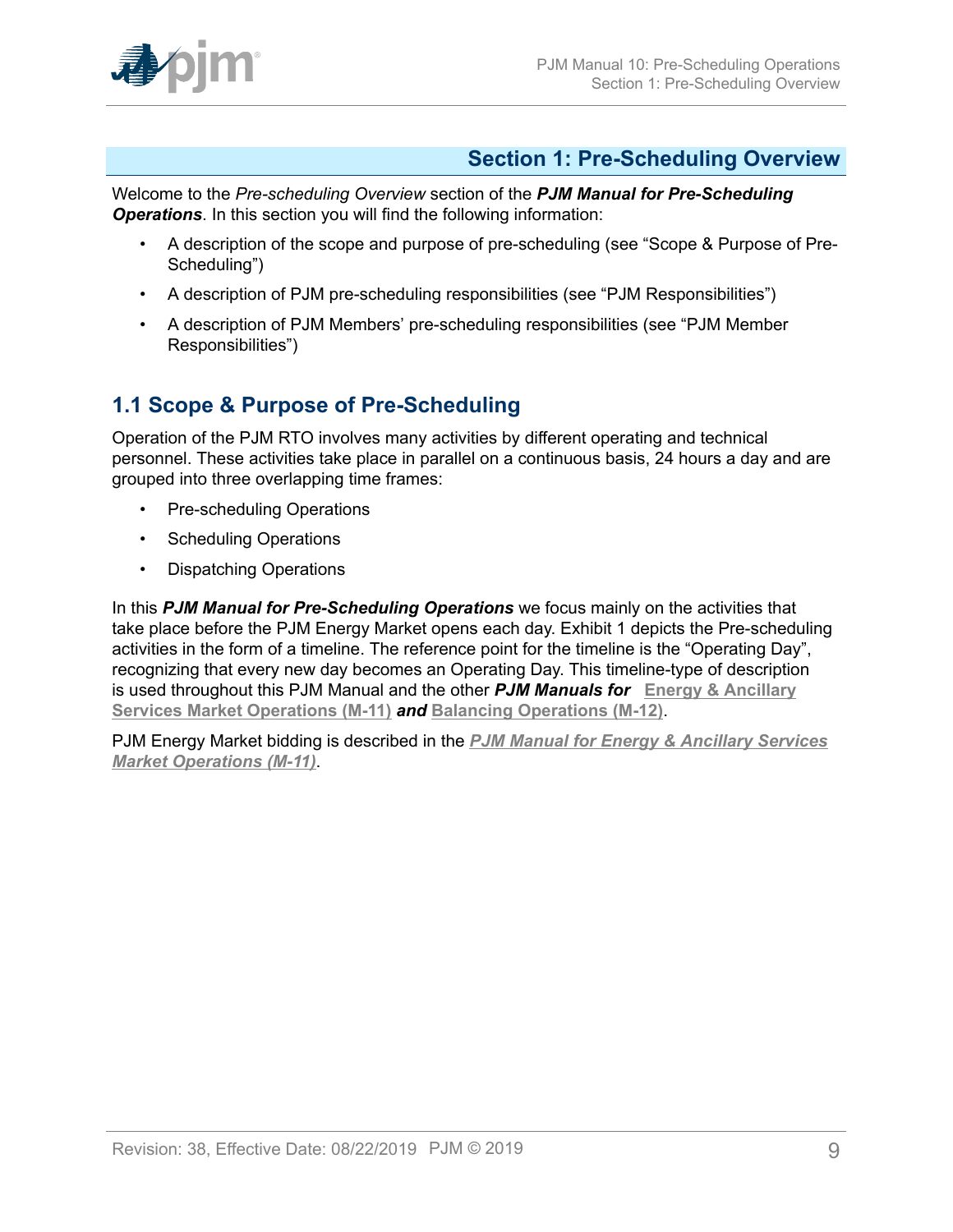

<span id="page-9-1"></span>

*Exhibit 1: Pre-Scheduling, Scheduling and Dispatching Timeline*

The following notation is used in the timeline:

- D represents the Operating Day
- D-30 represents 30 days before the Operating Day
- D+6 represents 6 days after the Operating Day

In this manual we make no special distinction between the terms "price" and "cost". PJM Members submit their bids according to either actual cost or offer price as designated by PJM for each generation resource. For specific information as to the use of price and cost, refer to [http://www.pjm.com/markets-and-operations/etools/~/media/etools/emkt/market-database-data](http://www.pjm.com/markets-and-operations/etools/~/media/etools/emkt/market-database-data-dictionary.ashx)[dictionary.ashx](http://www.pjm.com/markets-and-operations/etools/~/media/etools/emkt/market-database-data-dictionary.ashx) *PJM Manual for Energy & Ancillary Services Market [Operations](http://pjm.com/~/media/documents/manuals/m11.ashx) (M-11)*.

## <span id="page-9-0"></span>**1.2 PJM Responsibilities**

PJM responsibilities to support pre-scheduling are to:

• maintain data and information relating to generation and transmission facilities in the PJM RTO, as may be necessary or appropriate to conduct the scheduling and dispatch of the PJM Energy Market and PJM RTO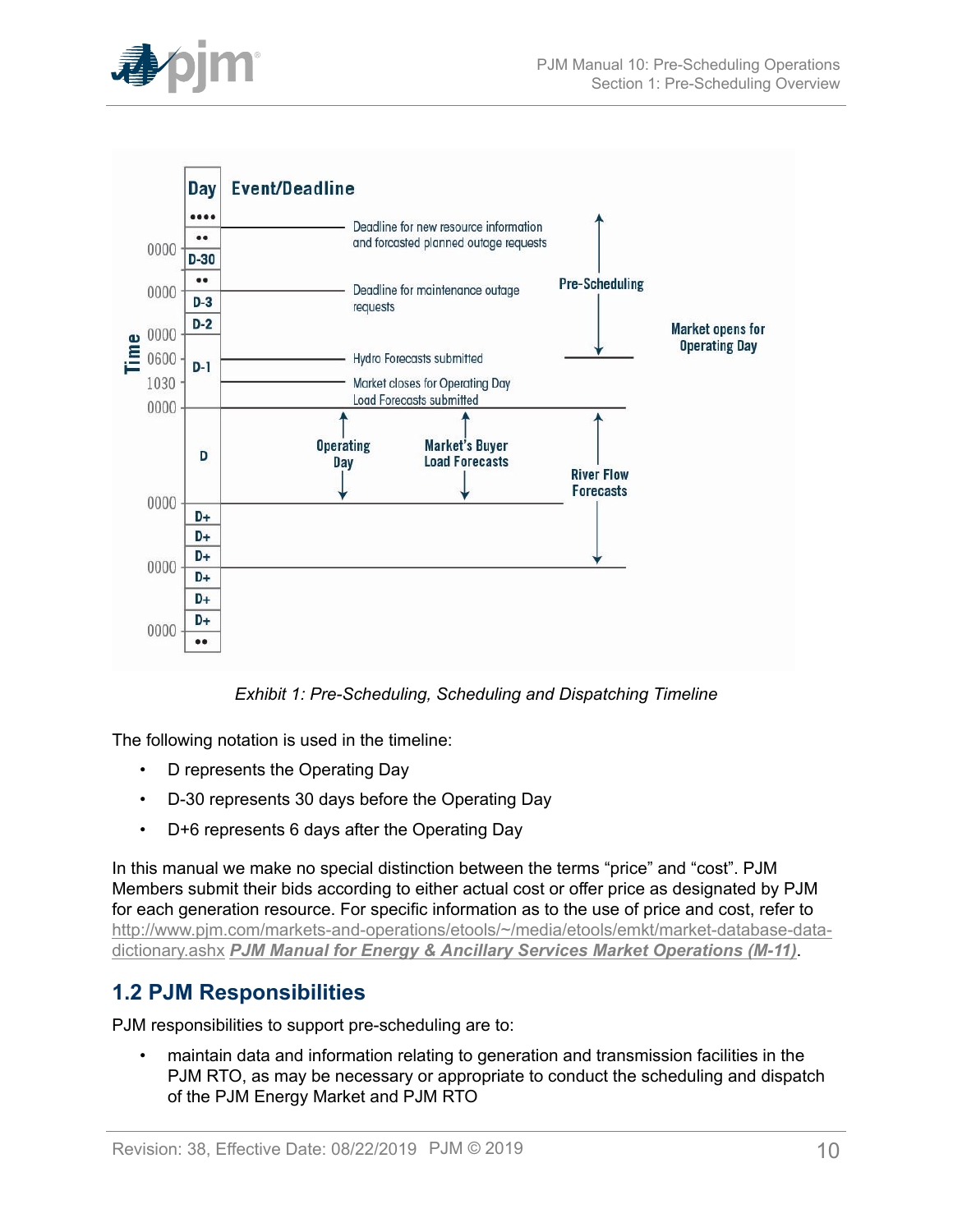

- maintain data and information relating to generation and transmission facilities external to the PJM RTO, as may be necessary or appropriate to conduct the scheduling and dispatch of the PJM Energy Market and PJM RTO with respect to Non-Metered PJM Members
- process and respond to requests for Generation Capacity and Energy resource outages, which are referred to collectively in this manual as generation resources
- perform seasonal operating studies to assess the forecasted adequacy of generating reserves and of the transmission system

#### **Note:**

**PJM reviews this manual annually, with periodic updates as required. PJM coordinates identified issues with PJM TOs, PJM GOs and neighboring RCs. As PJM and neighboring Reliability Coordinators deem necessary, PJM will facilitate conference calls that include neighboring Reliability Coordinators, neighboring Transmission Operators, neighboring Balancing Authorities, PJM TOs and PJM GOs.**

### <span id="page-10-0"></span>**1.3 PJM Member Responsibilities**

Exhibit 2 shows the general structure of the PJM Energy Market according to participation.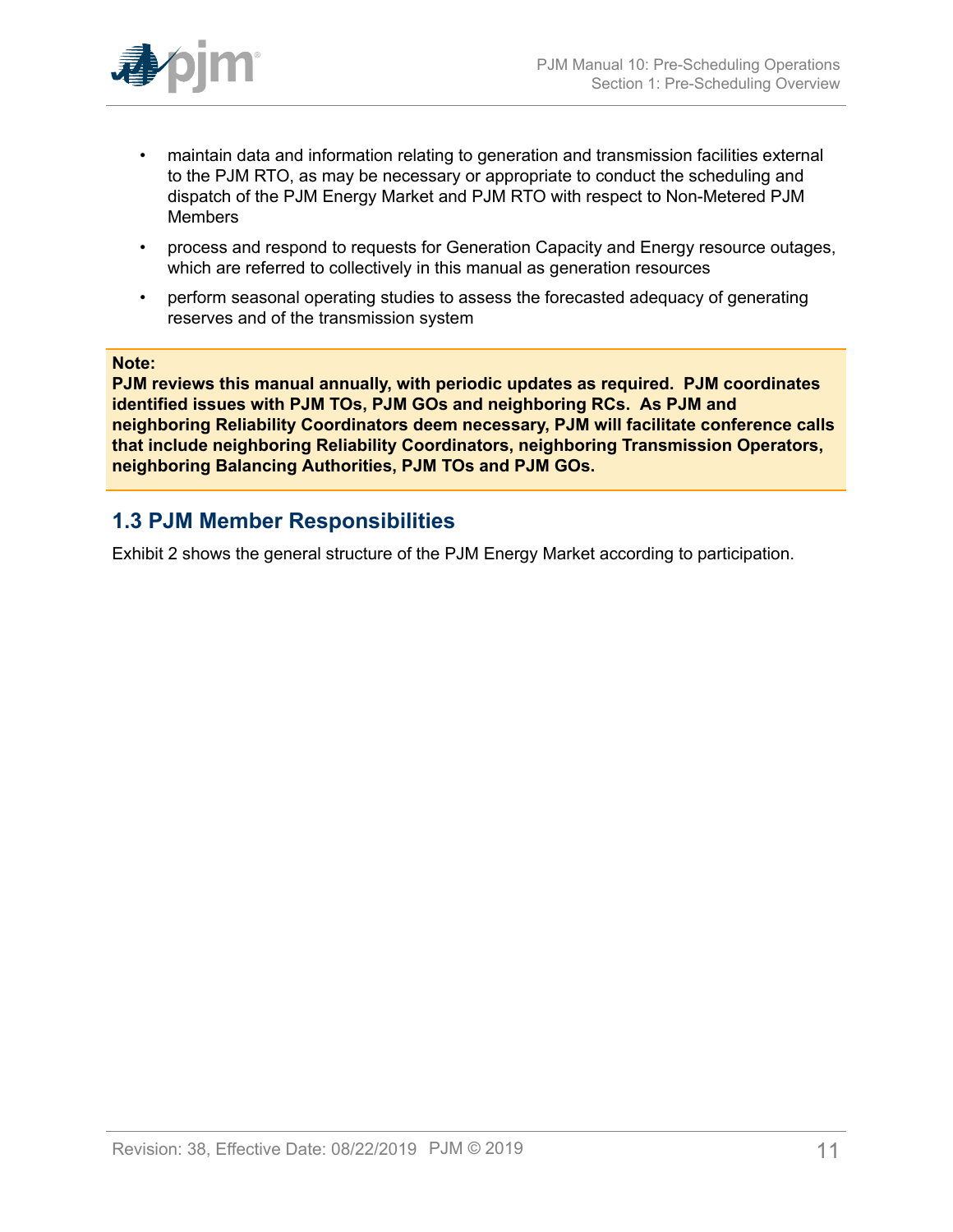

<span id="page-11-1"></span>

| <b>PJM</b> Member    |                 |                     |                 |  |
|----------------------|-----------------|---------------------|-----------------|--|
| <b>Marlet Seller</b> |                 | <b>Marlet Buyer</b> |                 |  |
| Internal             | <b>External</b> | Internal            | <b>External</b> |  |
|                      |                 |                     |                 |  |

*Exhibit 2: PJM Energy Market Structure*

PJM Member pre-scheduling responsibilities are to:

• report to PJM all bilateral transactions that extend beyond the next Operating Day

The Market Seller pre-scheduling responsibilities are to:

- furnish to PJM the information specified in the Offer Data for new generation resources
- furnish to PJM start-up and no-load fees for each resource as specified by Section 1.9.7 of Schedule 1 to the Operating Agreement of PJM Interconnection, L.L.C.
- request approval from PJM for generation resource outages within the PJM RTO

# <span id="page-11-0"></span>**1.4 Unit Startup Notification**

The purpose of the Unit Startup Notification procedure is to place units in a state of readiness so they can be brought online within 48 hours for an anticipated shortage of operating capacity, stability issues or constrained operations for future periods. Alerted unit(s) must be in the state of readiness (i.e. able to be online within 48 hours) in the lesser of (submitted notification time + startup time or 6 days) minus 48 hours. After reaching the state of readiness, if PJM subsequently calls the unit(s) to come online, the unit must be online within 48 hours. Failure to do so will result in a forced outage. PJM will evaluate system conditions daily to determine when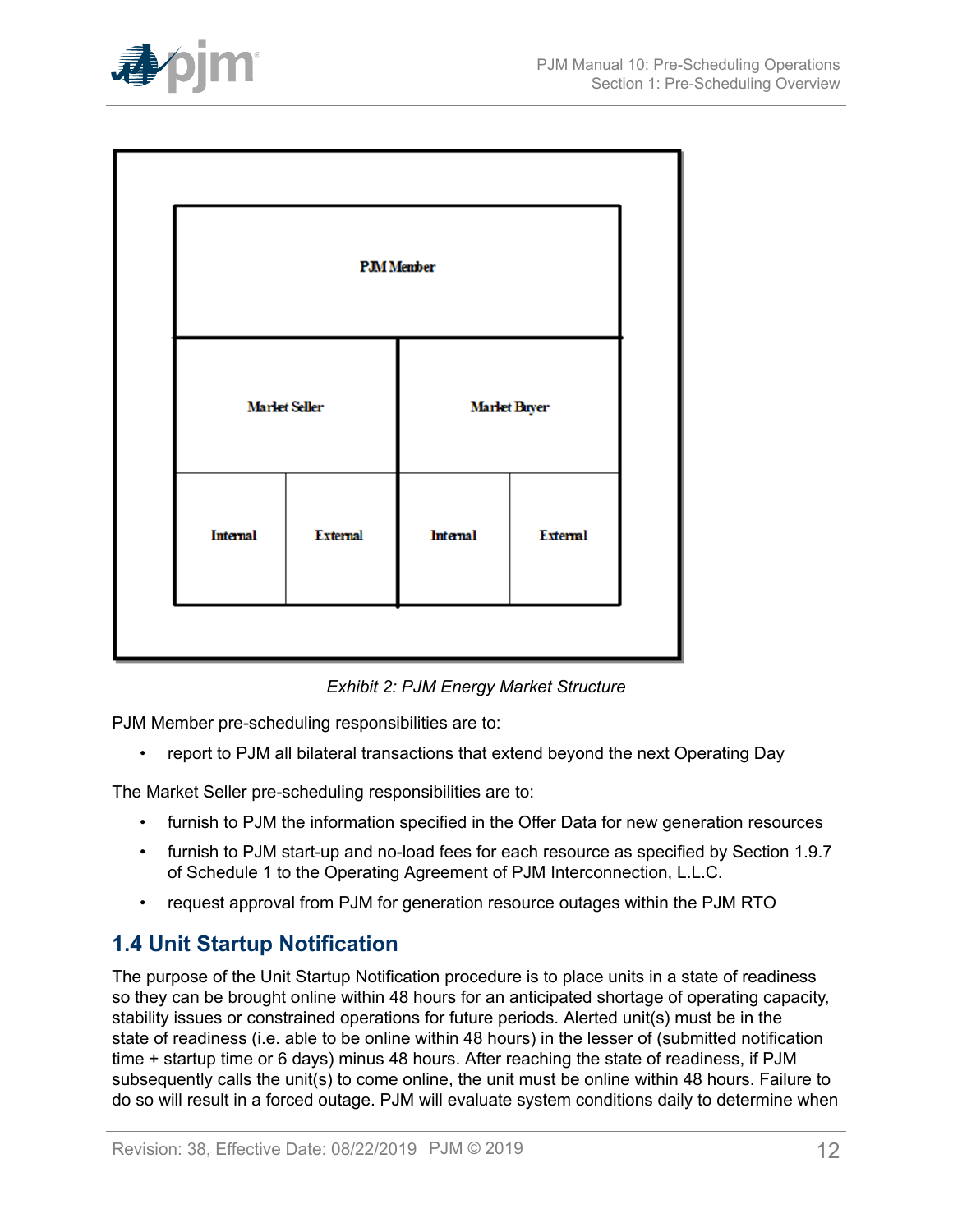

to release unit(s) from the state of readiness or call units to come online. PJM will schedule an amount of long lead time generation anticipated to be needed for the operating day(s) in economic order respecting unit operating parameters. Once a generator is scheduled its offer price is locked for the operating day. Refer to Manual 13, Emergency Procedures for additional information.

#### <span id="page-12-0"></span>**1.4.1 Peak Period Months (Jan, Feb, Jun, July and Aug)**

Unit total time to start (submitted notification time + startup time) is limited to 6 days. Unit(s) with greater than 6 days total time to start will be in a forced outage until it can be within the 6 day limit. Units that fail to meet their scheduled online target will be considered to be on a forced outage at that time.

#### <span id="page-12-1"></span>**1.4.2 Off-peak Period Months (Mar, Apr, May, Sep, Oct, Nov, Dec)**

Unit notification time may be extended as long as those times accurately reflect the physical time to bring the unit to the beginning of the unit start up sequence. However, if PJM has a need to call the unit(s) with extended notification times, the unit must respond to the call at the lesser of the submitted notification time + startup time or 6 days. Units that fail to meet their scheduled online target will be considered to be on a forced outage at that time.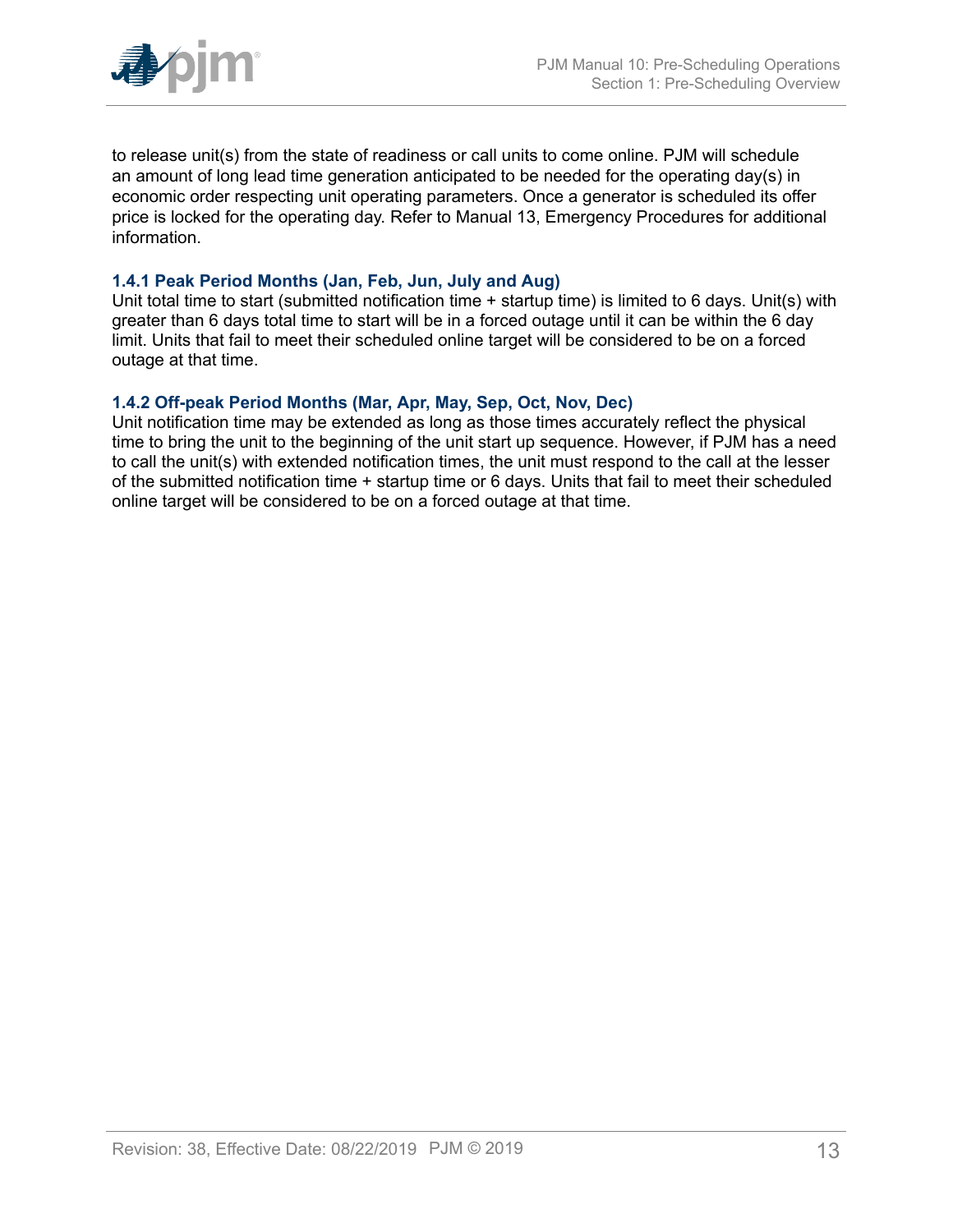# <span id="page-13-0"></span>**Section 2: Generation Outage Reporting**

Welcome to the *Outage Reporting* section of the *PJM Manual for Pre-Scheduling Operations*. In this section you will find the following information:

What you can expect from the Outage Reporting section in general (see "*Outage Reporting Overview*").

- A description of Planned Outages (see "Planned Outages")
- A description of Maintenance Outages (see "Maintenance Outages")
- A description of Unplanned Outages (see "Unplanned Outages")

# <span id="page-13-1"></span>**2.1 Generation Outage Reporting Overview**

PJM is responsible for coordinating and approving requests for outages of generation and transmission facilities, as necessary, for the reliable operation of the PJM RTO. PJM maintains records of outages and outage requests for these facilities. In this PJM Manual we only consider those outages that are associated with generation. See the PJM Manual for Transmission Operations (M-03) for the treatment of transmission facility outages.

Generation outages fall into the following three categories:

- Planned
- Maintenance
- Unplanned (Forced)

The general procedure begins with the PJM Members requesting outages via the eDART tool. PJM may either accept or reject a specific outage request.

It is important to emphasize that PJM does not "schedule" when generation outages should take place. PJM only accepts/rejects the requests for outages. PJM only rejects outage requests when they affect the reliability of the PJM RTO. It is the responsibility of each PJM Member to determine its own best schedule of outages. Forecasted Planned, Planned, and Maintenance generation outage requests are generally prioritized by PJM based on the order in which they were submitted via eDART, with the earlier submissions having a higher priority.

All generation resources shall provide outage schedule information to PJM via eDART per the timelines established in Sections 2.2, 2.3 and 2.4 of this manual to support PJM's obligations as a Reliability Coordinator and Transmission Operator under several NERC Standards including IRO-002, IRO-008, IRO-017, TOP-001, TOP-002, and TOP-003. Outages on synchronous condensers must also be reported to PJM via eDART and shall be coordinated with the TO to allow the TO to submit corresponding outage requests to PJM.

If all or a portion of a generation resource is made unavailable due to a transmission facility outage, the Generation Owner shall submit an outage request corresponding to the timeframe that the generation resource will be made unavailable due to the transmission facility outage.

Generation owners shall notify PJM verbally and via eDART of any scheduled or emergent conditions on common internal plant equipment or external generator-owned switchyard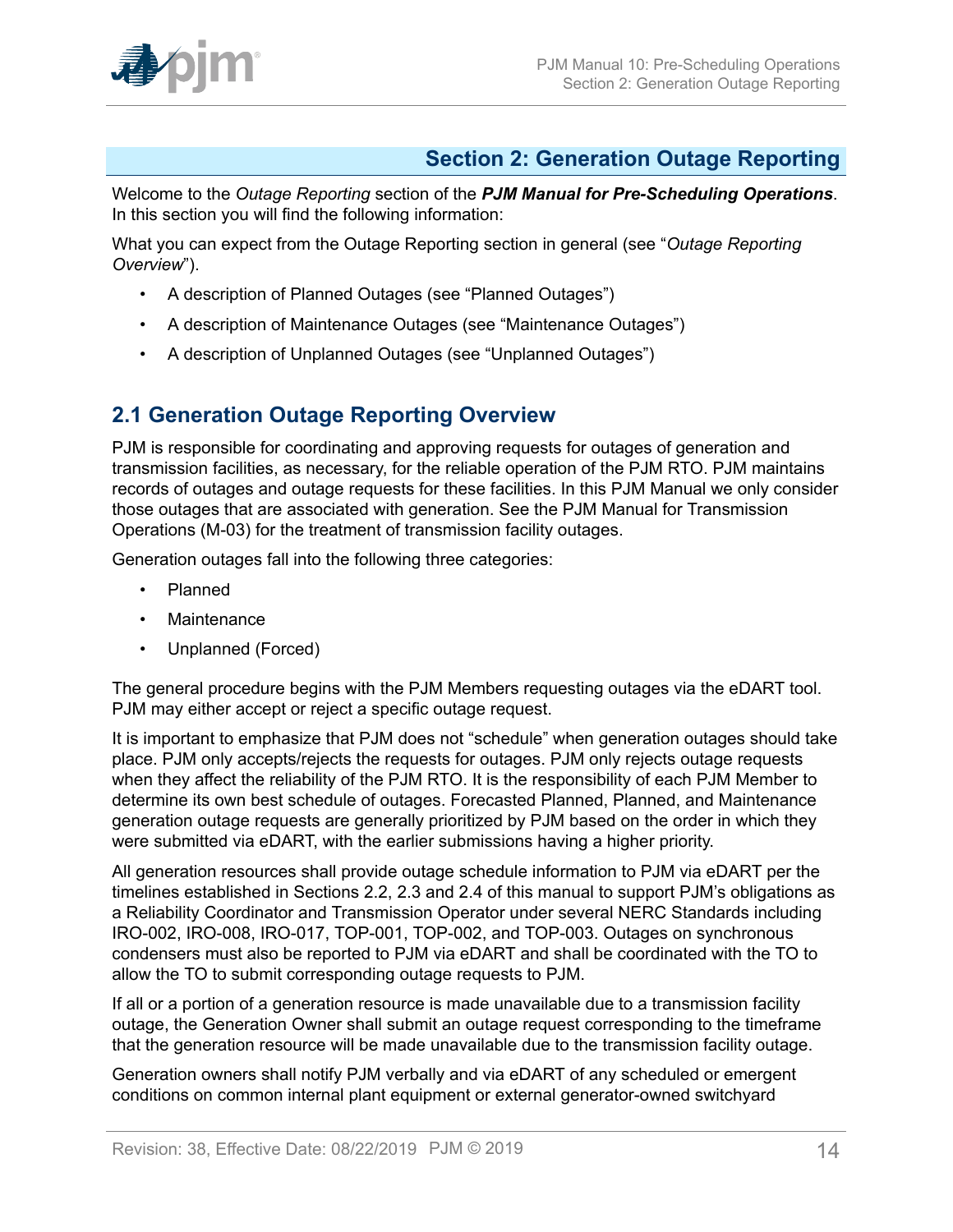

equipment, which results in a single contingency that would cause an outage of multiple generation resources within a minute of each other. Examples of common mode conditions include, but are not limited to, station service transformer outages and switchyard configuration changes that result in multiple generation resources sharing one critical piece of equipment.

Accurate generation availability projections are needed to ensure adequate reserves are maintained during evaluation of outage requests. For units that have submitted a deactivation notice in accordance with requirements in PJM Manual 14-D, Section 9, unless PJM has identified a reliability or market power issue, within 30 days of PJM approval of deactivation request, the Generation Owner (or PJM) shall

- Cancel all approved eDART tickets scheduled after deactivation date
- Change the end date on all active eDART tickets to be no later than deactivation date.

### <span id="page-14-0"></span>**2.2 Planned Outages**

A Generator Planned Outage is the scheduled removal from service, in whole or in part, of a generating unit for inspection, maintenance or repair with the approval of PJM. Planned Outages are scheduled by the PJM Members well in advance and are of a predetermined duration. Turbine and boiler overhauls or inspections, testing, nuclear re-fuelings and installation of environmental control systems are typical Planned Outages. Characteristically, Planned Outages usually occur during those seasons of the year when the peak demand on the power system is lowest. Planned Outages have flexible start dates, have a predetermined duration, last for several weeks, and occur only once or twice a year. Planned Outages on generation resources may not be scheduled during the PJM Peak Period Maintenance Season, which is defined as those weeks containing the 24th through 36th Wednesday of the calendar year with the weeks beginning at 0800 hours Monday.

Peak Period Maintenance Seasons are listed in the file linked below: [www.pjm.com/~/media/](http://www.pjm.com/~/media/markets-ops/rpm/2016-2057-peak-period-maintenance-seasons.ashx) [markets-ops/rpm/2016-2057-peak-period-maintenance-seasons.ashx](http://www.pjm.com/~/media/markets-ops/rpm/2016-2057-peak-period-maintenance-seasons.ashx)

### <span id="page-14-1"></span>**2.2.1 Planned Outage Request Procedure**

Refer to the Pre-scheduling Timeline shown in Exhibit 1 as we describe the process for a Planned Outage request.

- In order to be classified as a Planned Outage, the PJM Member submits the initial outage request to PJM through eDART no later than 30 days prior to the Operating Day in which the Planned Outage is to begin. These outages are initially submitted through eDART as Forecasted Planned outages and will automatically change to Planned Outages 30 days prior the start date.
- Upon receipt of the initial Forecasted Planned Outage request, PJM executes the validation process and notifies the PJM Member if the Forecasted Planned Outage request is approved or placed in the pending evaluation category.
- In the event that the Forecasted Planned Outage request is denied following PJM's evaluation, the PJM Member re-evaluates its Planned Outage schedule and submits a new outage request. This process is repeated until the PJM Member submits an outage request that is acceptable. The PJM Member may contact PJM to assist in determining when the outage may be scheduled.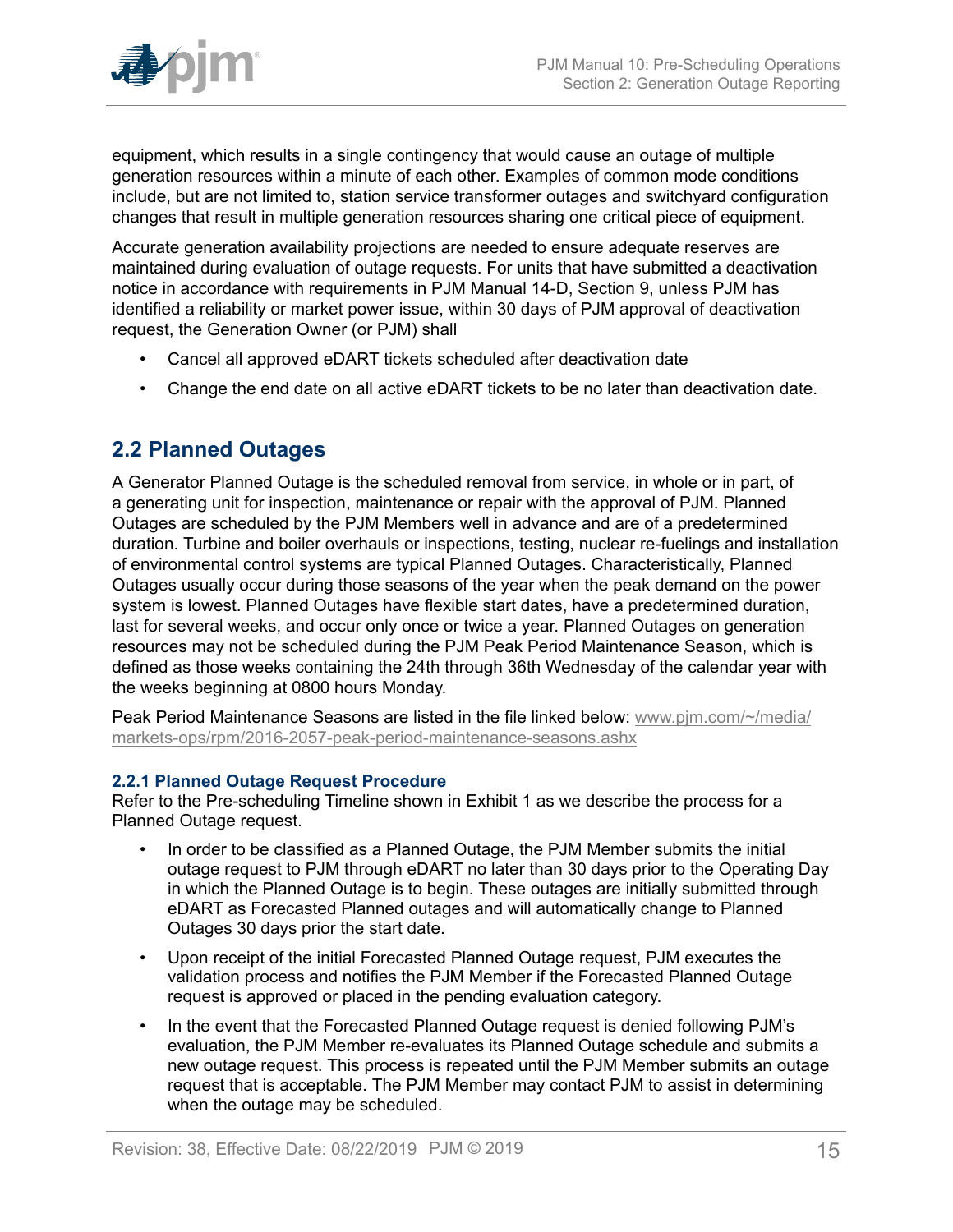

• PJM maintains a record of the approved Forecasted Planned outage requests so that the validation process is kept up to date.

### <span id="page-15-0"></span>**2.2.2 Planned Outage Rules**

- 1. PJM may withdraw its approval for a Planned Outage by notifying the PJM Member owning or controlling the generation resource in advance of the planned commencement of the outage, in accordance with deadlines for such notice as specified by PJM. Currently the deadline is at least 24 hours in advance. Approval for a Planned Outage is withdrawn only as necessary to ensure the adequacy of reserves or the reliability of the PJM RTO in connection with anticipated implementation or avoidance of emergency procedures.
- 2. A PJM Member is not expected to submit offers for the sale of energy or other services or to satisfy delivery obligations from all or part of a generation resource undergoing an approved Planned Outage.
- 3. The PJM Member shall provide PJM with an estimate of the amount of time it needs to return to service any Generation Capacity Resource on a Generator Planned Outage. This estimated "early return time" should be a reasonable estimate of the time it would take to return the unit or a portion of the unit to service that is currently in a Planned Outage. This early return time is intended to be informational and allow the planned scope of work to be completed. The submission of an "early return time" will not affect the Planned Outage estimated end date. PJM may request an update to this time during potential PJM Emergency conditions such as Hot Weather Alerts, Cold Weather Alerts, Maximum Emergency Generation Alerts, etc. The request to update the "early return time" and the expected response time to this request will be via PJM Dispatch communications.
- 4. PJM will coordinate any delays or withdraws of approval of a Planned Outage of a generation resource. PJM will coordinate with the Member to reschedule the Generator Planned Outage of the resource at the earliest practical time. PJM will, if possible, propose alternative schedules with the intent of minimizing the economic impact on the impacted resource.

### <span id="page-15-1"></span>**2.2.3 Planned Outage Extension**

A Planned Outage may be extended beyond its originally estimated completion date in those instances when the original scope of work requires more time to complete than originally scheduled. The outage extension is not used for those instances when unexpected problems or delays are encountered to render the generation resource in question, out of service past the expected date of the Planned Outage.

The request for a Planned Outage Extension must be submitted via eDART at least 48 hours before the end date of the outage.

### <span id="page-15-2"></span>**2.2.4 Planned Outage Restrictions for Black Start Units**

A Black Start Unit is defined as a generating unit that can start without the assistance of an offsite source of power. Critical black start units are those receiving compensation for providing black start through the PJM Black Start Service as maintained by PJM.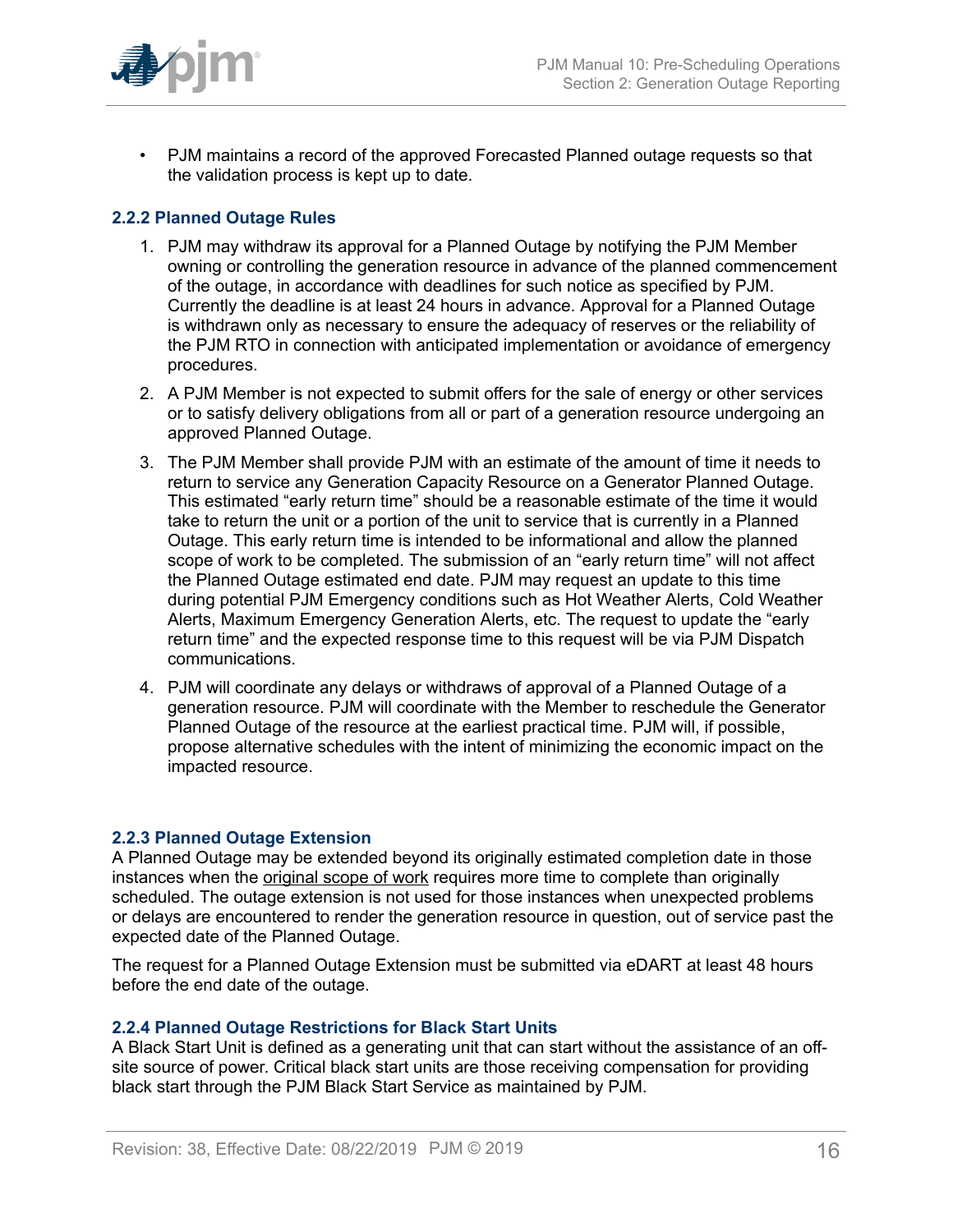

In order to ensure adequate black start capability is available in case of a system restoration, no more than one unit at a black start plant with multiple black start units may be on planned maintenance at any one time (excluding outages on common plant equipment which may make all units unavailable).

In addition, concurrent planned outages at multiple black start plants within a zone may be restricted based on Transmission Owner requirements for black start availability. These restrictions have been predefined, approved by PJM and will be incorporated into the eDART tool.

A Generation Owner may substitute another black start unit (currently not designated as critical) at a plant (on the same voltage level) for a black start unit that is on a planned outage to allow a concurrent planned outage of another critical black start unit at a plant to begin. This substituted unit must have a valid black start test within the last 13 months to be considered as an eligible substitution.

## <span id="page-16-0"></span>**2.3 Maintenance Outages**

A Generator Maintenance Outage is the scheduled removal from service, in whole or in part, of a generating unit in order to perform necessary repairs on specific components of the facility with the approval of PJM. Maintenance Outages can be deferred beyond the next weekend but require that the generation resource be removed from service before the next Planned Outage. Characteristically, Maintenance Outages may occur throughout the year, have flexible start dates, are much shorter than Planned Outages, and have a predetermined duration established at the start of the outage. Tube leak repairs, maintenance on mills or pulverizes, testing, and valve repairs are examples of Maintenance Outages.

The duration of a Maintenance Outage is generally limited to a maximum duration of 9 consecutive days (5 days plus the included weekends with the weekend period being defined as starting Friday at 2200 hours and ending Monday at 0800 hours) during the PJM Peak Period Maintenance Season, which is defined as those weeks containing the  $24^{th}$  through  $36^{th}$ Wednesday of the calendar year with each week beginning on a Monday. The definition of Weekend and Weekday Periods are shown in Exhibit 3.

Peak Period Maintenance Seasons are listed in the file linked below: [www.pjm.com/~/media/](http://www.pjm.com/~/media/markets-ops/rpm/2016-2057-peak-period-maintenance-seasons.ashx) [markets-ops/rpm/2016-2057-peak-period-maintenance-seasons.ashx](http://www.pjm.com/~/media/markets-ops/rpm/2016-2057-peak-period-maintenance-seasons.ashx)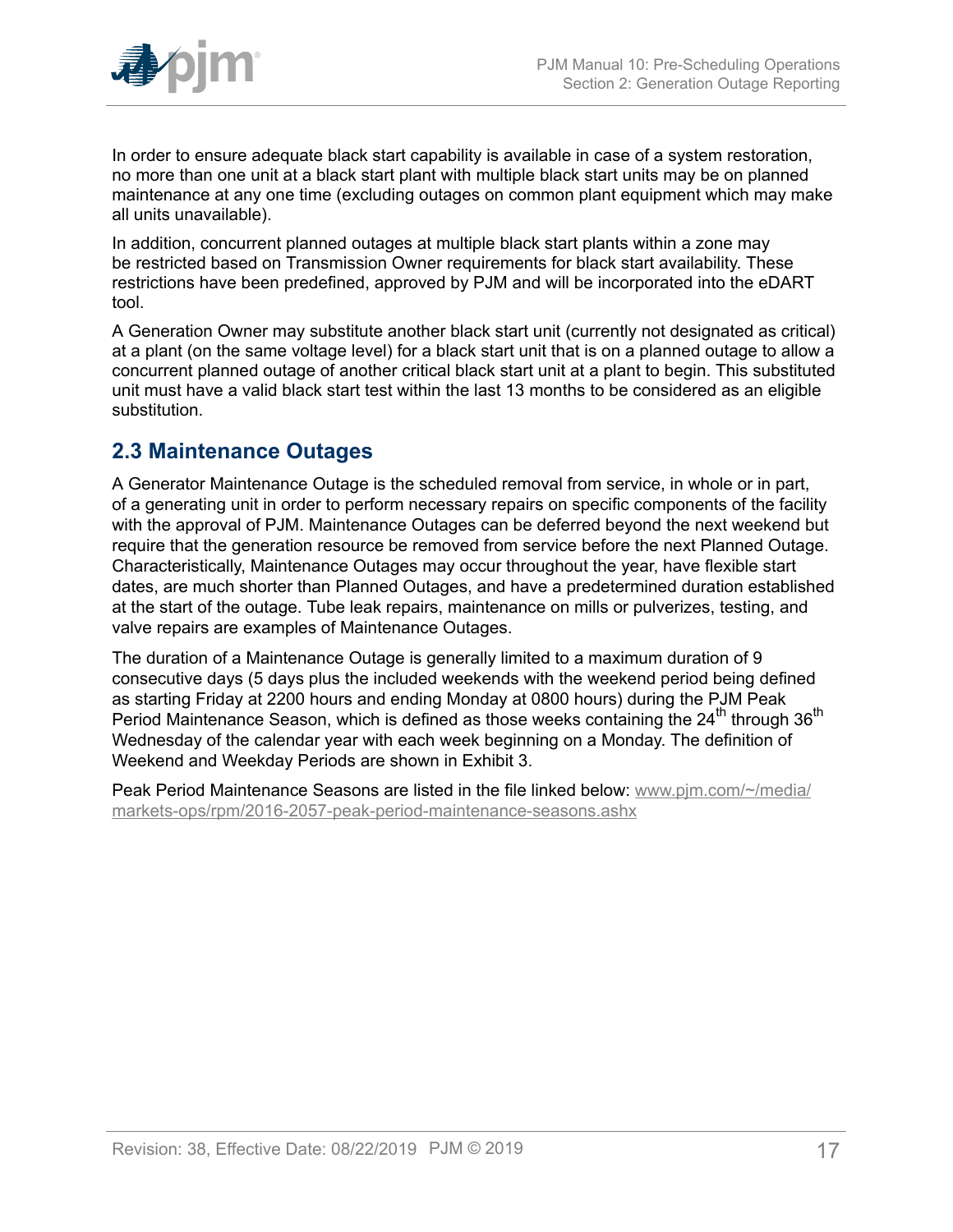

<span id="page-17-1"></span>



*Exhibit 3: Maintenance Outage Timeline*

If a Maintenance Outage request is submitted for a generator outside the Peak Period Maintenance Season and an extended outage poses potential reliability concerns, then the outage duration can be limited to 9 days, same as during the Peak Period Maintenance Season. Examples of reliability concerns include:

- The unit is a critical blackstart unit and another blackstart unit in the area is already on Planned Outage.
- The unit is critical for scheduled transmission work.
- There is a reserve shortage in the area.

### <span id="page-17-0"></span>**2.3.1 Maintenance Outage General Information**

Refer to the Pre-scheduling Timeline shown in Exhibit 1 and the Maintenance Outage Timeline shown in Exhibit 3 as the Maintenance Outage process is described.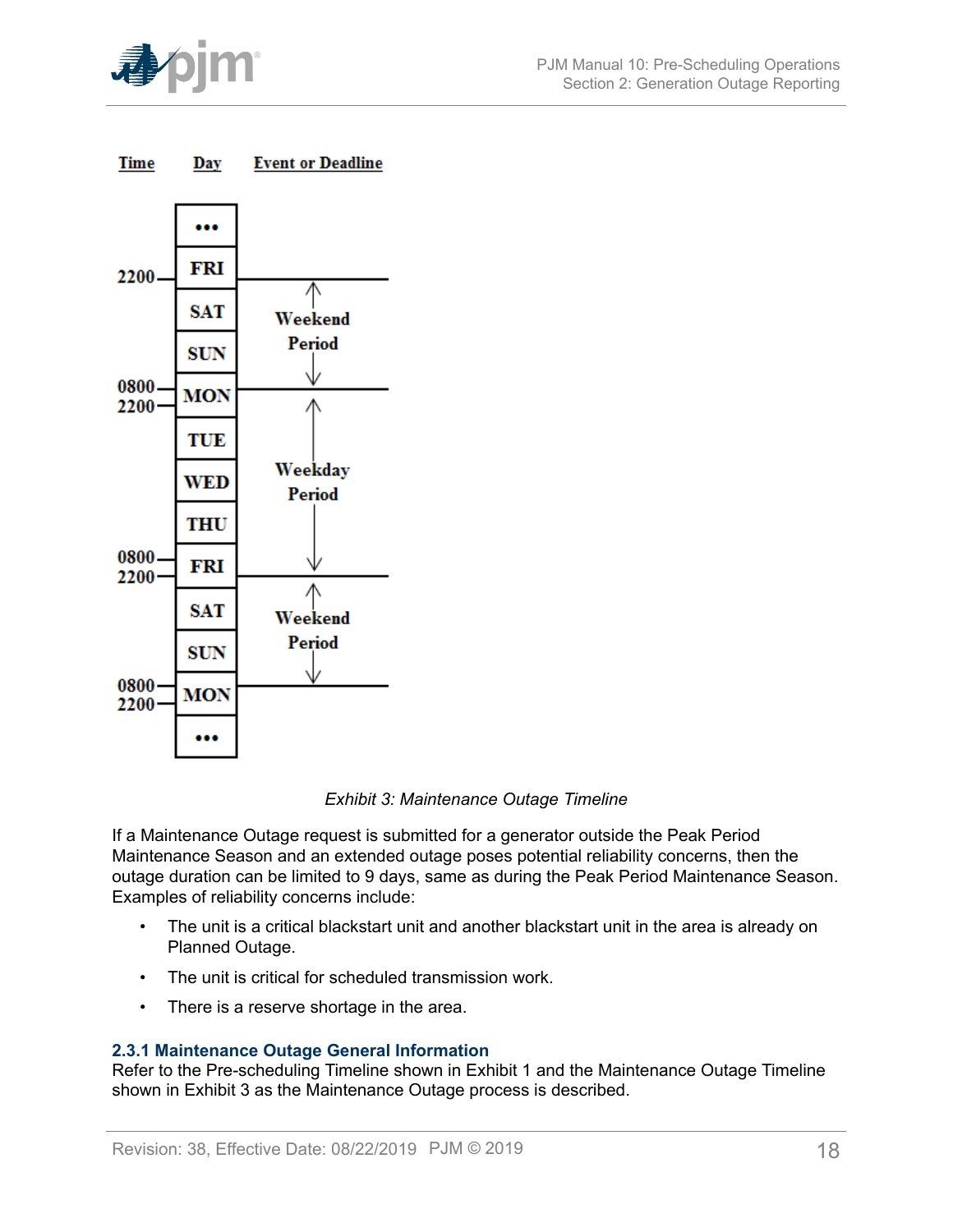

Upon receipt of the initial Maintenance Outage request, PJM executes the validation process and notifies the PJM Member if the Maintenance Outage request is approved or placed in the pending evaluation category via eDART. In the event that the Maintenance Outage request is denied following PJM's evaluation, the PJM Member re-evaluates its Maintenance Outage request and submits a new outage request. The PJM Member may contact PJM to assist in determining when the outage may be scheduled.

The Weekend Period is defined from Friday at 2200 to Monday at 0800. Therefore, during the week, an outage is considered a Maintenance Outage if, at the time of the request to the PJM dispatcher, the generation resource can carry load at its present capacity beyond the next Monday morning at 0800. If the release of a generation resource is requested during the weekend, the outage is considered a Maintenance Outage if, at the time of the request to the PJM dispatcher, the generation resource can carry load at its present capacity beyond Monday morning, 0800 of the following weekend.

Three examples are given, as follows:

- 1. If an outage request is submitted to PJM and it can be postponed, it is the responsibility of the PJM dispatcher to decide, as directed by the PJM RTO conditions, whether the outage should be postponed. If the PJM dispatcher decides that the outage should be postponed beyond the next weekend and the generation resource fails before 0800 on Monday, the outage is considered an Unplanned Outage.
- 2. If the PJM dispatcher decides that the outage should be postponed beyond the next weekend and the generation resource fails beyond that weekend, but before the scheduled start time of the outage, the outage is considered a Unplanned Outage; provided, that the component which failed is the component which would have been repaired as specified in the original request. The outage request must be properly documented to explain this situation. This allows internal PJM calculations to consider the fact that the PJM dispatcher requested deferral of the event.
- 3. If the PJM dispatcher decides that the outage should not be postponed, but the outage is postponed by the PJM Member and the generation resource fails, the outage is considered an Unplanned Outage.

### <span id="page-18-0"></span>**2.3.2 Maintenance Outage Rules**

1. Approval of a Generator Maintenance Outage of a generation resource shall be withheld or withdrawn only as necessary to ensure the adequacy of reserves or the reliability of the PJM Region. In addition, if PJM determines that it must rescind its approval of a Generator Maintenance Outage of a Generation Capacity Resource that is already underway in order to preserve the reliable operation of the PJM Region, PJM will provide the Member at least 72 hours advance notice. The Member shall be required to make the Generation Capacity Resource available for normal operation within 72 hours and if the generator is not made available for normal operation by 72 hours after the notice of the rescission of the approval of the Generator Maintenance Outage, the remaining time the resource continues on the outage it shall be deemed to have experienced a Generator Forced Outage as set forth in OATT, Attachment K-Appendix, section 1.9.3 (see also OATT, Attachment K-Appendix, section 1.9.4). If PJM withholds, withdraws or rescinds approval of a Generator Maintenance Outage, it shall coordinate with the Member to reschedule the Generator Maintenance Outage at the earliest practical time.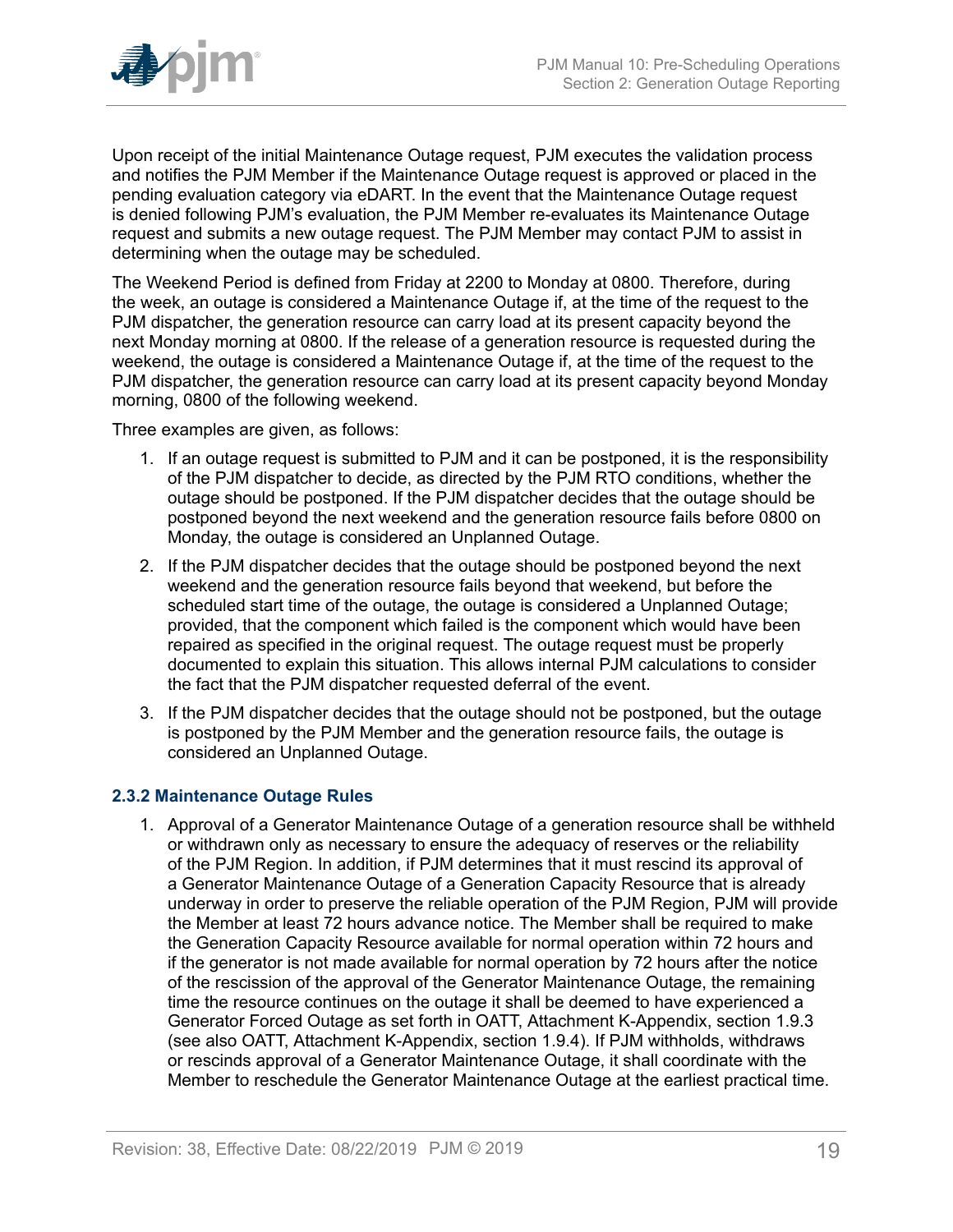

PJM shall, if possible, propose alternative schedules with the intent of minimizing the economic impact on the Member.

- a. If the Maintenance outage eDART ticket has not been closed by the recall time, a Forced Outage date and time will be added to the existing Maintenance Outage and the outage will be treated as a Forced Outage. These Forced Outages may be converted back to Maintenance Outages after the recall period has ended.
- b. Once PJM notifies the members that Maintenance Outages have been cancelled or withdrawn, this status will remain in effect until PJM notifies the Members that Maintenance Outages may be approved.
- c. To enhance reliability during the on-peak hours when Maintenance Outages have been recalled, short duration Maintenance Outage or reduction requests over offpeak hours, for items such as boiler deslags, valve tests, inspections, etc., may be approved.
- 2. Maintenance Outages should be submitted no later than three days prior to the operating day in which the Maintenance Outage is scheduled to begin. Under certain conditions, maintenance outages submitted greater than three days in advance may be approved automatically following a programmatic reliability analysis considering the reserve maintenance margin and local reliability issues. Maintenance Outages submitted with less than three days' notice will not be automatically approved and will initially be designated as "Pending Evaluation." Pending Evaluation outages will be approved or denied based on a manual review of reserve maintenance margins and local reliability issues
- 3. A PJM Member is not expected to submit offers for the sale of energy or other services or to satisfy delivery obligations, from a part of the generation resource undergoing an approved full or partial Maintenance Outage.

### <span id="page-19-0"></span>**2.3.3 Maintenance Outage Extension**

A Maintenance Outage may be extended beyond its originally estimated completion date in those instances when the original scope of work requires more time to complete than originally scheduled. The outage extension is not used for those instances when unexpected problems or delays are encountered to render the generation resource in question, out of service past the expected date of the Maintenance Outage.

The request for a Maintenance Outage extension must be submitted before the original end date.

## <span id="page-19-1"></span>**2.4 Unplanned (Forced) Outages**

A Generator Unplanned (Forced) Outage is an immediate reduction in output or capacity or removal from service, in whole or in part, of a generating unit by reason of an Emergency or threatened Emergency, unanticipated failure, or other cause beyond the control of the owner or operator of the facility. If the Generator has any advanced knowledge of an imminent unplanned outage, the Generator shall notify PJM with as much lead-time as practical. Members that own or control a generation resource are expected to:

• Inform PJM of the Unplanned Outage as promptly as possible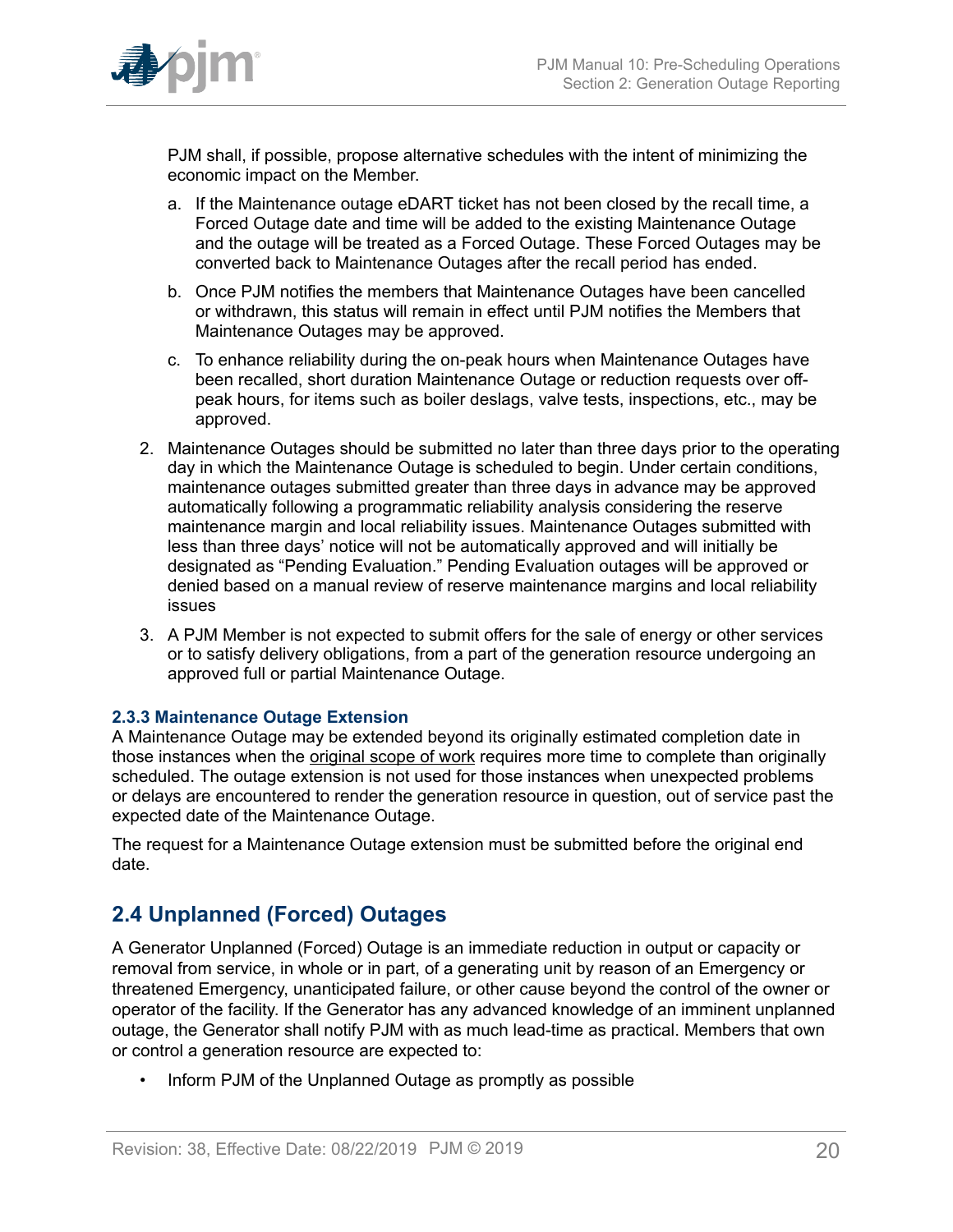

- Submit an Unplanned Outage ticket via eDART
- As soon as possible following the start of the outage:
- Provide PJM with the expected date and time that the generation resource will be made available
- Provide PJM the reason for the outage

PJM acknowledges the Unplanned Outage and records the outage via eDART.

# <span id="page-20-0"></span>**2.5 Outage Reporting for Facilities Providing PJM Black Start Service**

All units providing PJM Black Start Service shall report outages on cranking diesel generators or any other station auxiliary equipment that will affect the ability of the unit to provide Black Start Service. The outages shall be reported via eDART as "Informational" for the main Black Start Unit with a zero MW reduction (assuming that the work will not be restricting the normal operation of the unit) and in the description area of the eDART ticket the work being done that restricts the black start capability should be included. If the cause is work on the cranking diesel generator(s), the outage cause "cranking diesel" shall be entered in eDART. If the work is on any other station auxiliary equipment that renders the Black Start Service unavailable, the outage cause "black start auxiliary equipment" shall be used. These outages shall be reported on a prospective basis whenever possible.

Units performing black start testing shall submit an eDART ticket as follows:

- If the unit is offered as unavailable in Markets Gateway, or if unit could not be online in accordance with startup and notification parameters in Markets Gateway, then an eDART ticket reflecting a full reduction should be submitted.
- If the unit is offered as available in Markets Gateway, and unit could be online in accordance with startup and notification parameters in Markets Gateway, then an eDART "Informational" ticket, with a 0 MW reduction should be submitted.

If the unit decides to cancel or end the test early and make the unit available to PJM, contact PJM Dispatch and/or update Markets Gateway and eDART ticket accordingly.

# <span id="page-20-1"></span>**2.6 Ending Outages in eDART**

The end of a MW outage or MW reduction in eDART should be recorded as follows:

- 1. If the unit (or the portion of the unit that is reduced) is scheduled to operate by PJM (day ahead or real-time) or self scheduled by the unit owner/operator, the outage should end when the work is complete and the unit synchronizes to the grid.
- 2. If the unit is not scheduled by PJM or not self scheduled by the unit owner/operator, the outage should end when the work is complete and the unit is available to start up if required.
- 3. For outages where major work was performed, such as unit overhauls, nuclear refueling outages, etc., the unit owner/operator may, if approved by PJM, keep the outage active as a partial reduction and change the reduction as the unit increases output to full load.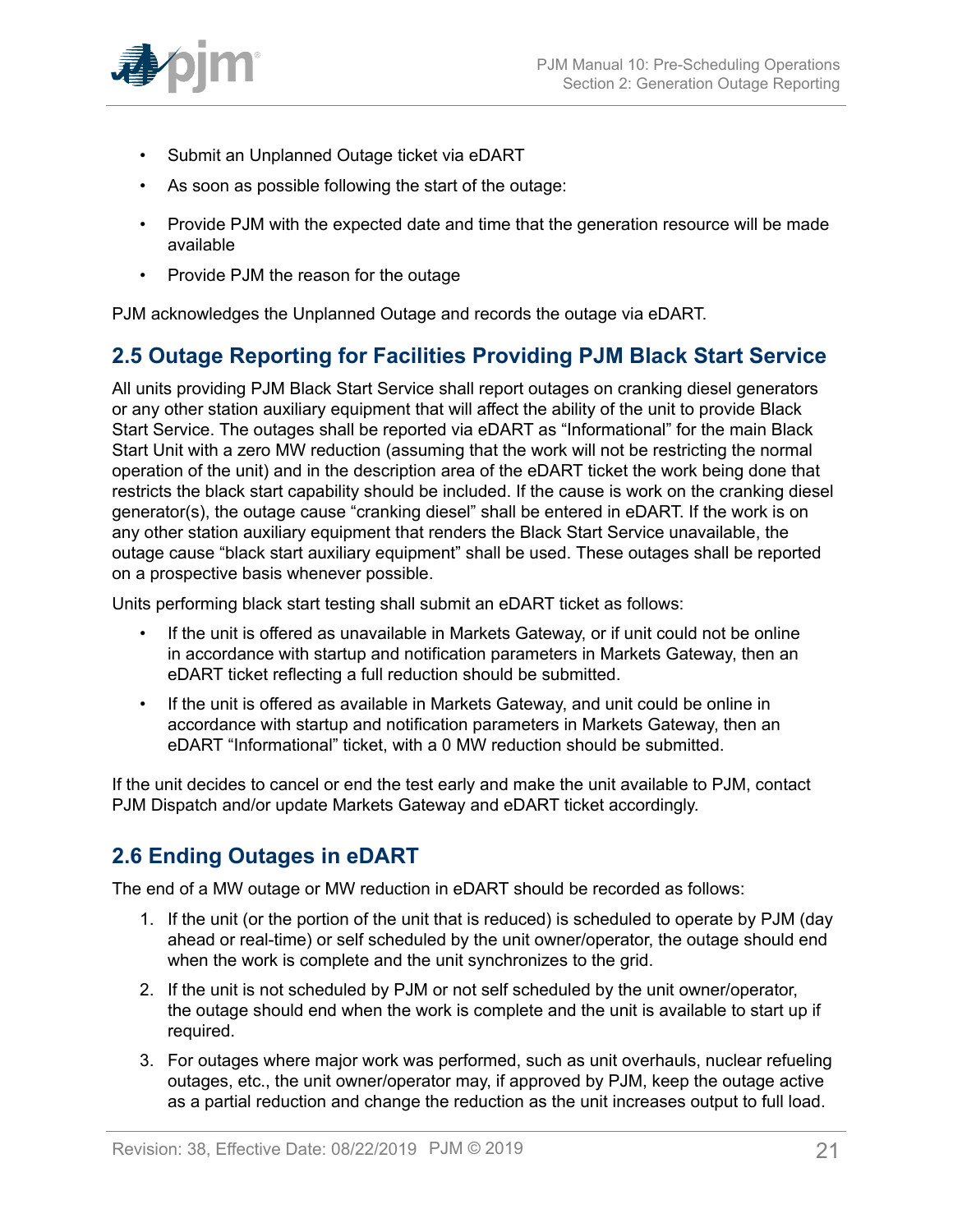

### <span id="page-21-0"></span>**Section 3: Reserve Requirements**

Welcome to the *Reserve Requirements* section of the *PJM Manual for Pre-Scheduling Operations*. In this section you will find the following information:

- A description of each type of Reserve (see "Reserve Definitions").
- How Reserve Requirements are determined (see "Requirement Determination").
- A description of the PJM Day-ahead Scheduling (Operating) Reserve Requirements (see "PJM Day-ahead Scheduling (Operating) Reserves").

## <span id="page-21-1"></span>**3.1 Reserve Definition**

Reserve represents the generating capability that is "standing by" ready for service in the event that something happens on the power system, such as the loss of a large generator. (Reference NERC Performance Standard BAL-002-1, Disturbance Control Performance, and PJM Manual 12, Attachment D). The severity of the event determines how quickly the reserves have to be picked up. Exhibit 4 illustrates how PJM classifies the different types of reserve.

<span id="page-21-3"></span>

| Day-ahead Scheduling (Operating) Reserve | Reserve Beyond 30<br><b>Minutes</b> |                            |  |  |  |
|------------------------------------------|-------------------------------------|----------------------------|--|--|--|
| Contingency (Primary) Reserve            |                                     | <b>Secondary Reserve</b>   |  |  |  |
| $(T \leq 10$ Minutes)                    |                                     | 10 Min. $\leq$ 30 Minutes) |  |  |  |
| Synchronized                             | Non-Synchronized                    |                            |  |  |  |
| Reserve                                  | Reserve                             |                            |  |  |  |
| (Synchronized)                           | (Off-Line)                          |                            |  |  |  |
| T = Time Interval Following PJM Request  |                                     |                            |  |  |  |

*Exhibit 4: Graphic Representation of Reserves*

### <span id="page-21-2"></span>**3.1.1 Day-ahead Scheduling (Operating) Reserve**

Day-ahead Scheduling (Operating) Reserve is reserve capability including:

- 1. generating capability and/or equivalent generating capability scheduled to operate in excess of the forecast hourly integrated PJM RTO load that can be converted fully into energy within 30 minutes from the request of the PJM dispatcher or,
- 2. load that can be removed from the system in 30 minutes from the request of the PJM dispatcher.

Based on the time required to effect the reserve energy incremental contribution, Day-ahead Scheduling (Operating) Reserve is subdivided into Contingency (Primary) Reserve and Secondary Reserve.

### **Contingency (Primary) Reserve**

NERC utilizes the term Contingency Reserves, which are on/off-line reserves available within 15 minutes. PJM criteria require response within 10 minutes. For the purposes of this manual, Contingency and Primary reserves are interchangeable. Contingency (Primary) Reserve is reserve capability that can be converted fully into energy or load that can be removed from the system within 10 minutes of the request from the PJM dispatcher.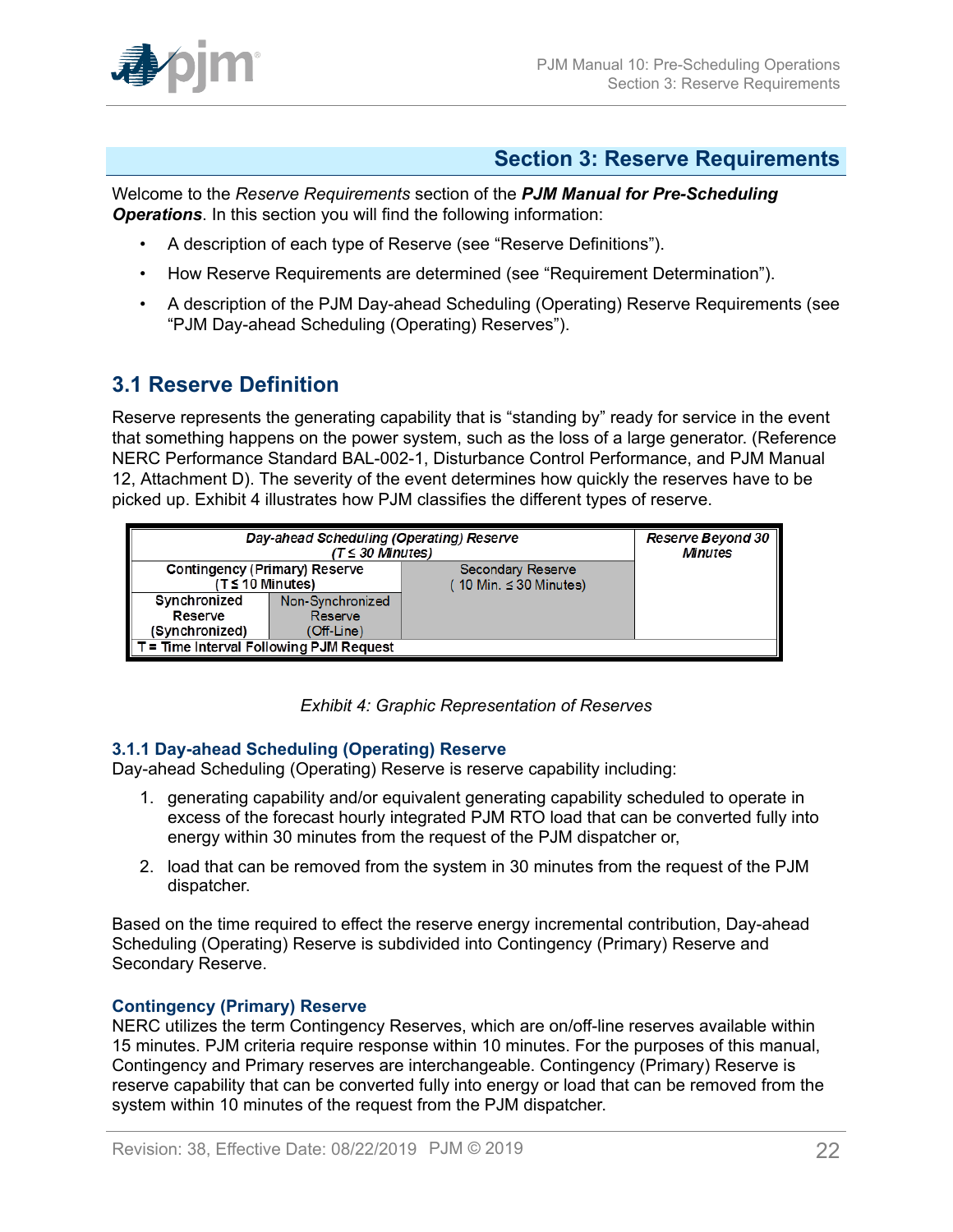

Based on the operating status of the facility that is providing the reserve capability, Contingency (Primary) Reserve is subdivided into Synchronized Reserve and Non-Synchronized Reserve.

### **Synchronized Reserve**

Synchronized Reserve is reserve capability that can be converted fully into energy or load that can be removed from the system within 10 minutes of the request from the PJM dispatcher and must be provided by equipment electrically synchronized to the system. Included as Synchronized Reserve are:

- the increase in the output energy level of a synchronized generator which can be attained within 10 minutes;
- the reduction in load from a synchronized resource which can be attained in 10 minutes;
- the load of a pumped hydro resource currently synchronized in the pumping mode and capable of being shut down within 10 minutes (provided that the PJM dispatcher had determined that the loss of the generating capability which the pumping would provide would not seriously affect future PJM RTO reliability); and
- the maximum output energy level that could be attained within 10 minutes on a resource operating as a synchronous condenser, provided that:
	- o it has been determined that the loss of voltage control that would occur by reversing the synchronous condenser to generating mode would not seriously affect future PJM RTO reliability; and
	- o the interruption of the resource's synchronization is not required during transfer to the generating mode.

#### **Non-Synchronized Reserve**

Non-Synchronized Reserve is reserve capability of a resource that can be fully converted into energy within 10 minutes of the request from the PJM dispatcher and is provided by equipment not electrically synchronized to the system. Included as Non-Synchronized Reserve is the maximum output energy level of a resource which can be attained within 10 minutes from the PJM dispatcher's request to initiate the starting sequence.

The resources that generally qualify in this category are currently shutdown run-of-river hydro, pumped storage hydro, industrial combustion turbines, jet engine/expander turbines, and diesel generators.

#### **Secondary Reserve**

Secondary Reserve is reserve capability that can be fully converted into energy or load that can be removed from the system within a 10-to-30 minute interval following the request of the PJM dispatcher. Resources providing Secondary Reserve need not be electrically synchronized to the system.

### <span id="page-22-0"></span>**3.1.2 Requirement Determination**

In the daily operation of the PJM RTO, the requirement is to operate generating capability and/or equivalent generating capability as required to carry the load reliably and economically by providing reasonable protection against instantaneous load variations in excess of the hourly integrated values, load forecasting error, and loss of system capability due to generation equipment failure or malfunction and by providing reasonable capability for frequency regulation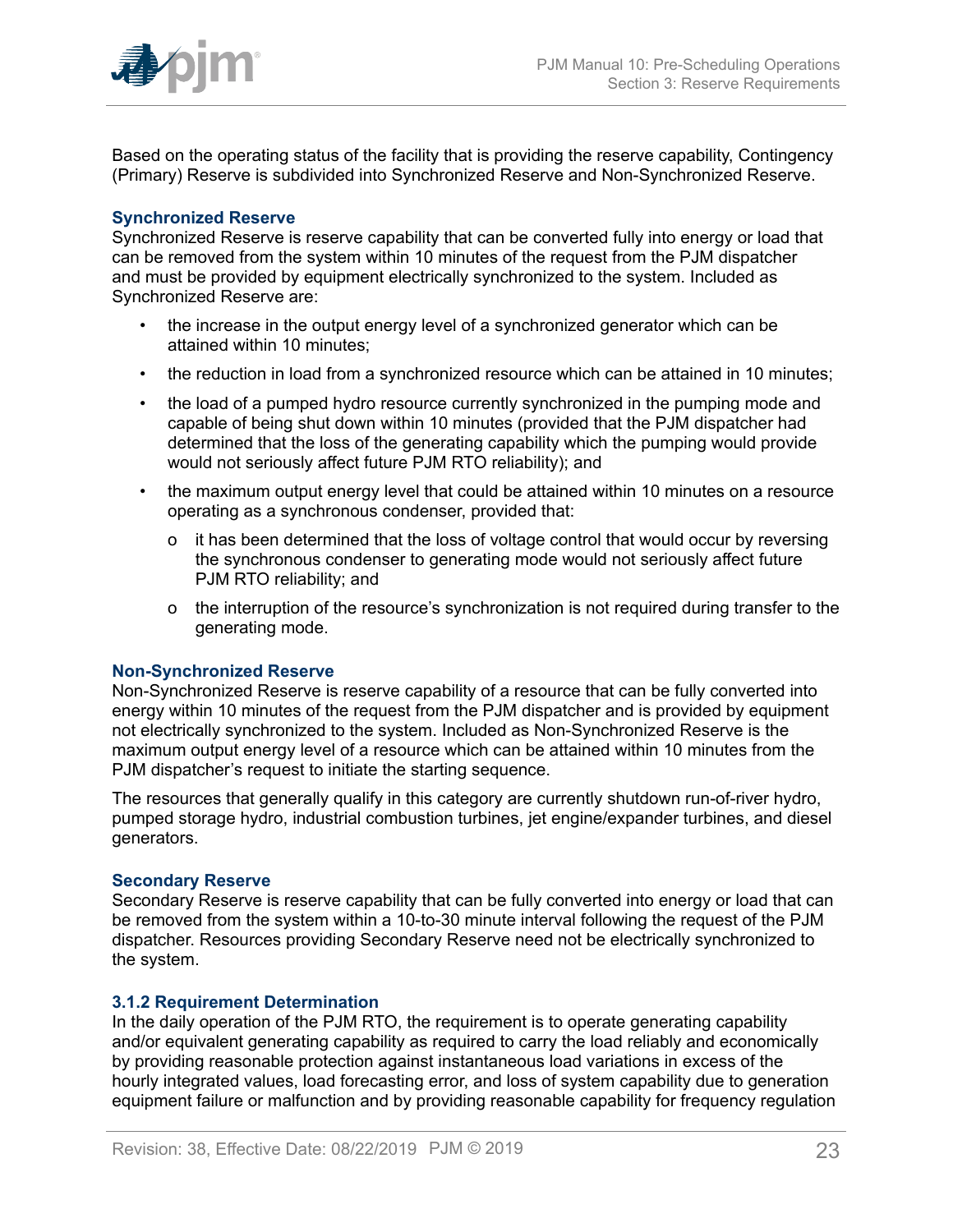

and area protection. The amount of reserve capability necessary to obtain this requirement is established and reviewed periodically by PJM.

Reserve requirements are lower-limit reliability requirements. Synchronized Reserve, Non-Synchronized Reserve and Secondary Reserve have a priority sequence based on the level of reliability which each provides. Synchronized Reserve, being the most reliable, can also qualify for a requirement which requires Non-Synchronized Reserve or Secondary Reserve. Likewise, Non-Synchronized Reserve can also qualify for a requirement which requires Secondary Reserve. Since the system is to be operated in the most economical manner while satisfying each reserve requirement, economics dictate the extent to which more reliable reserve excesses can be applied to subordinate reserve categories.

Capacity backed purchases from external systems do not qualify as PJM RTO reserve but may permit the attaining of reserve on participant-owned equipment. Non-capacity backed purchases cannot permit the attaining of reserve on participant-owned equipment.

#### **Note:**

PJM Emergency Operations Manual (M-13), Section 2: Capacity Emergencies, Part 2.2, Reserve Requirements, provides a table which illustrates Reserve Requirements for the RFC and SERC footprints of the PJM RTO.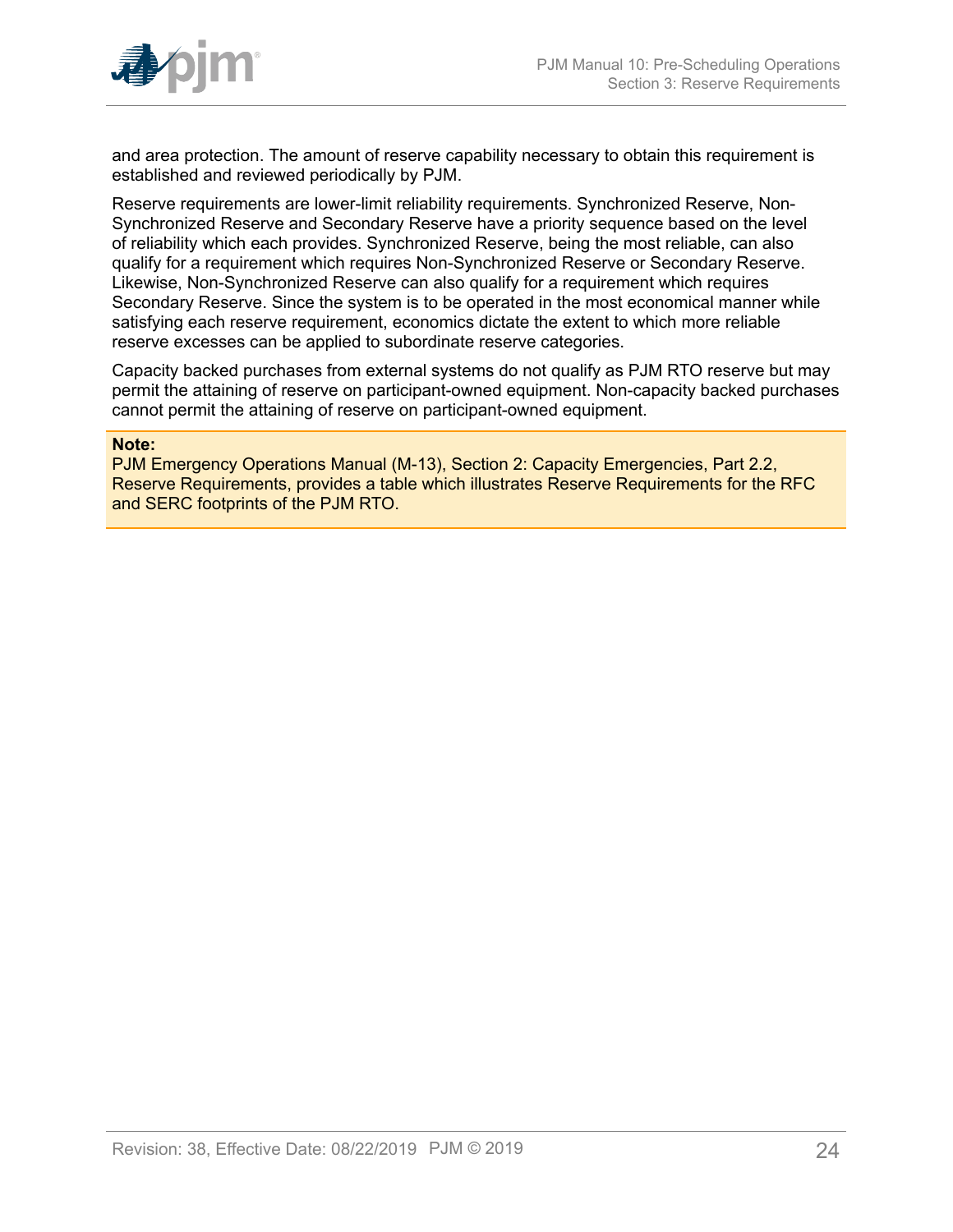

## <span id="page-24-0"></span>**Section 4: Regulation Requirements**

Welcome to the *Regulation Requirements* section of the *PJM Manual for Pre-Scheduling Operations*. In this section, you will find the following information:

- A description of Regulation (see "PJM Regulation Service")
- A description of Regulating Resource Availability (see "Regulating Resource Availability")
- A description of Regulating Resources (see "Regulating Resource Characteristics")

## <span id="page-24-1"></span>**4.1 PJM Regulation Service**

The FERC Order 888 requires that the Transmission Service Providers within the PJM RTO provide the Ancillary Services for Regulation and frequency response. Since PJM is operating the PJM RTO, the Regulation and frequency response Ancillary Service is being coordinated by PJM.

NERC requires that the PJM RTO maintain regulating capability in order to match short-term deviations in system load. Regulation refers to the control action that is performed to correct for load changes that may cause the power system to operate above or below 60 Hz. To correct for these deviations from 60 Hz, PJM assigns the load changes to its faster responding resources, called regulating resources. By assigning regulation, PJM is better able to control the performance of the power system. Regulation is also referred to as regulation action or regulation response.

Regulation for the PJM RTO is supplied by resources that are located within the metered electrical boundaries of the PJM RTO. Regulation is scheduled in the following ways:

- Self-Scheduled Resources
- PJM RTO Regulation Market

Refer to the PJM Manual for *Energy & Ancillary Services Market [Operations](http://pjm.com/~/media/documents/manuals/m11.ashx) (M-11)* and the *[PJM Manual for Balancing Operations \(M-12\)](http://pjm.com/~/media/documents/manuals/m12.ashx)* for additional details regarding regulation requirements and regulation resource edibility and characteristics.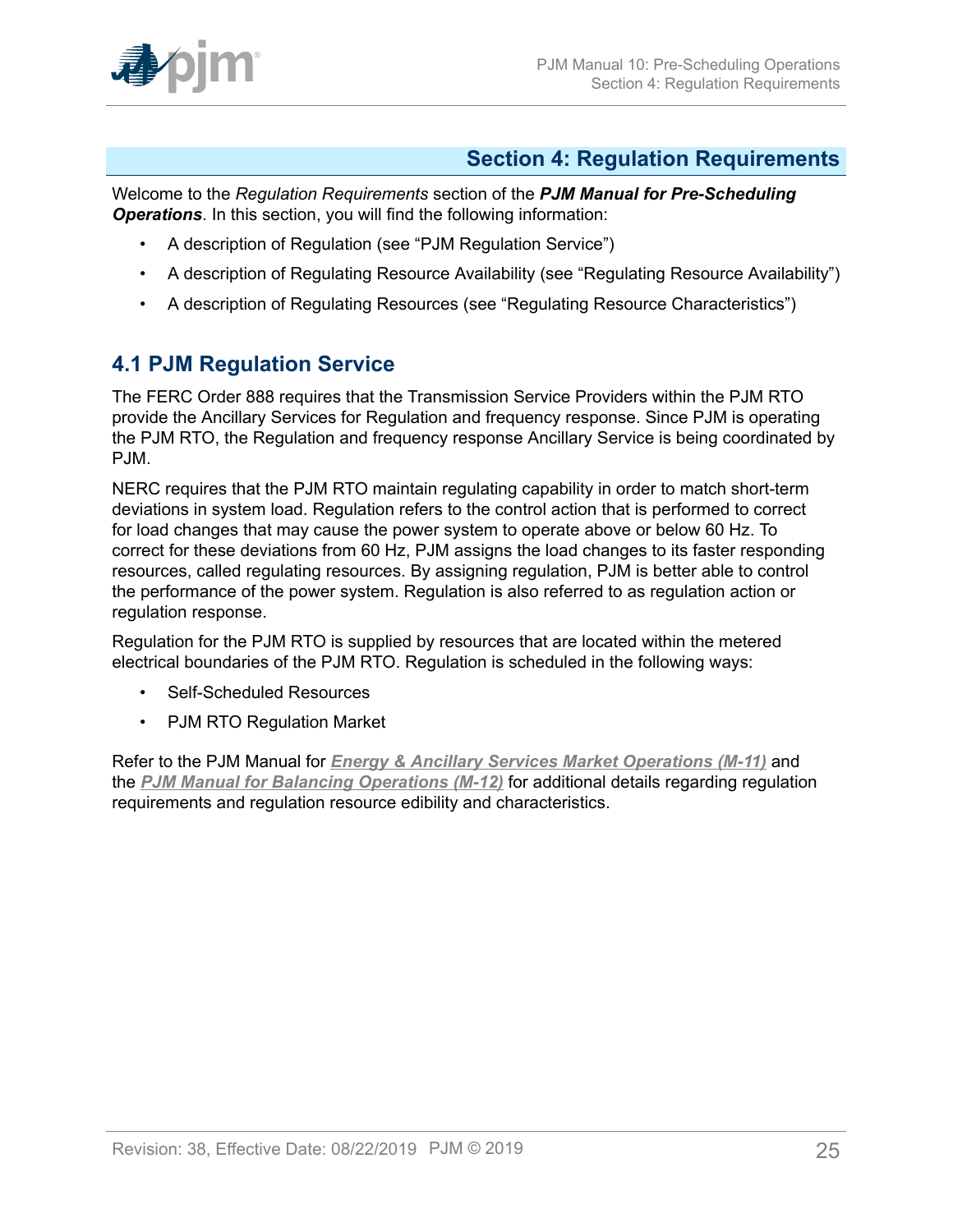

# <span id="page-25-0"></span>**Section 5: Maintaining Market Information**

Welcome to the *Maintaining Market Information* section of the *PJM Manual for Pre-Scheduling Operations*. In this section, you will find the following information:

- A description of the Markets database (see "Markets Database").
- A description of the Market Sellers' inputs (see "Market Seller Inputs").
- A description of Bilateral Transaction inputs (see "Bilateral Transaction Inputs").

### <span id="page-25-1"></span>**5.1 Markets Database**

One of the principal purposes of the pre-scheduling activities is to establish and maintain a current database to be used for PJM scheduling and dispatching. This database is referred to as the Markets Database and contains the information described in detail in **[Markets Database](http://www.pjm.com/~/media/etools/markets-gateway/market-database-data-dictionary.ashx) [Dictionary](http://www.pjm.com/~/media/etools/markets-gateway/market-database-data-dictionary.ashx)**.

- Market Seller Inputs
- Design data for new generation resources are required by PJM at least 30 days prior to commercial operation. This information is submitted by the PJM Member to PJM following specifications outlined in the [Markets Database Dictionary](http://www.pjm.com/markets-and-operations/etools/~/media/etools/emkt/market-database-data-dictionary.ashx). The [PJM Manual](http://pjm.com/~/media/documents/manuals/m11.ashx) for Energy & Ancillary Services Market [Operations](http://pjm.com/~/media/documents/manuals/m11.ashx) (M-11) describes the PJM Member bidding information that is required.
- Bilateral Transaction Inputs
- PJM Members are expected to keep PJM informed of all Bilateral Transactions that involve the use of generation or transmission facilities in the PJM RTO. Each PJM Member involved in a Bilateral Transaction covering a period greater than the following Operating Day furnishes the required information to PJM. The [PJM Manual for Energy &](http://pjm.com/~/media/documents/manuals/m11.ashx) Ancillary Services Market [Operations](http://pjm.com/~/media/documents/manuals/m11.ashx) (M-11) describes the required Bilateral Transaction data that must be submitted and the rules pertaining to Bilateral Transactions.
- The proper unit status shall be reflected in Markets Gateway by the PJM Member when a generation resource is partially or totally unavailable due to a Planned, Maintenance or Forced outage.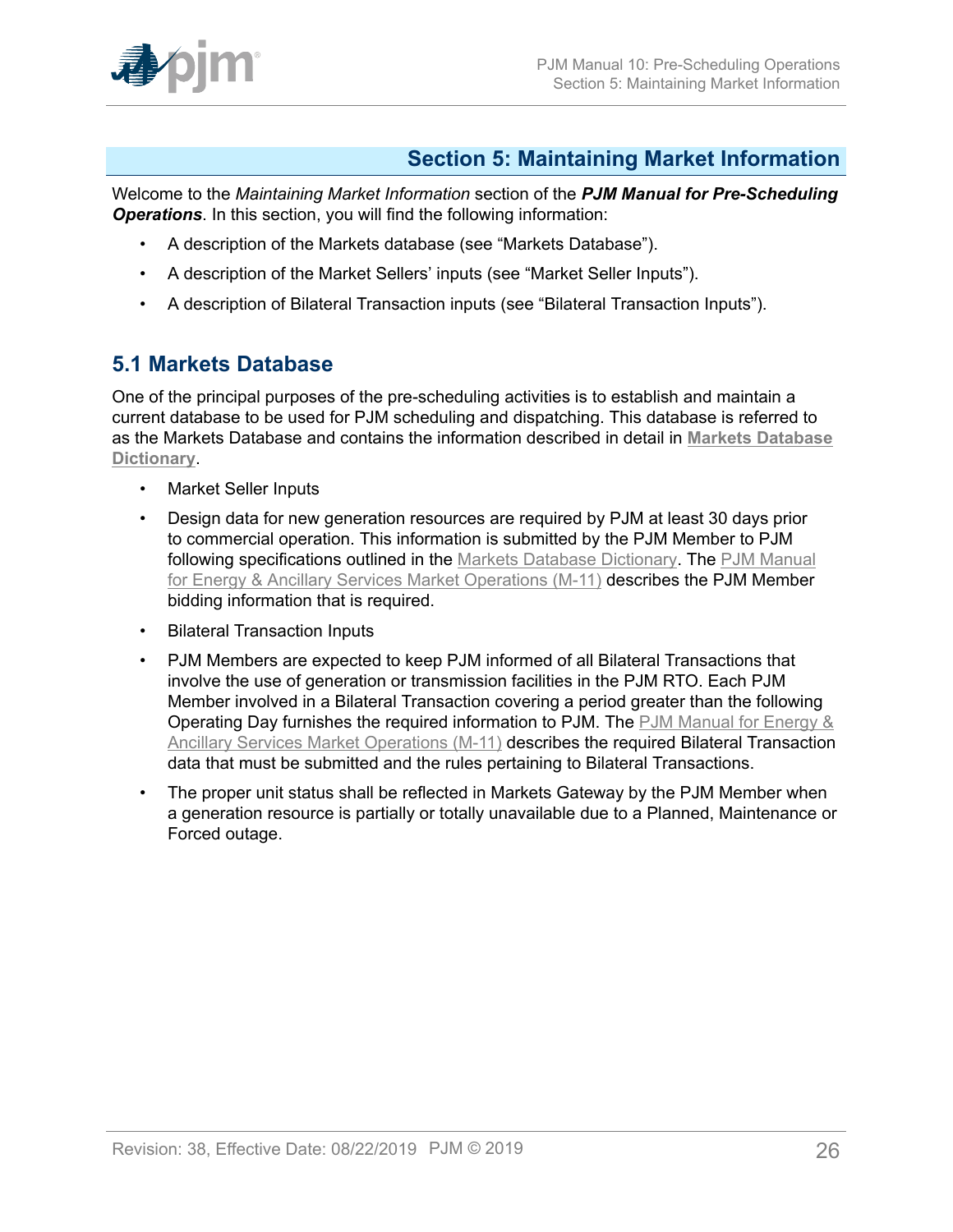

# <span id="page-26-0"></span>**Revision History**

### **Revision 37 (12/10/2018):**

- Cover to Cover Periodic Review
- Section 1.1 Scope & Purpose of Pre-Scheduling
	- o Updated Exhibit 1 to correct typos; no change in content

Replaced reference to Markets Database Dictionary with reference to Manual 11,

#### **Revision 36 (12/21/2017):**

- Cover to Cover Periodic Review
- Introduction changed Market Operations Center (MOC) operations to Generation Dispatchers and added reference to Manual 01
- Section 2.1 Generation Outage Reporting Overview
	- o Updated applicable NERC Reliability Standards
	- o Added requirement for Generation Owners to notify PJM of any operating conditions that could potentially result in a single contingency causing an outage of multiple generation resources
- Section 5.1 Markets Database deleted "by 1030 hours when the PJM day-ahead Energy Market closes" due to implementation of intra-day offers
- Section 5.2 Generation Transfer Process relocated to Manual 14D, Generator Operational Requirements

### **Revision 35 (1/1/2017):**

- Periodic Review
- Exhibit 1 and Section 5.1 administrative changes updated market deadlines
- Section 2.3 Maintenance Outages administrative change deleted last sentence which is obsolete
- Section 2.3.2.1 added sub-bullets to clarify steps taken during recall of maintenance outages
- Section 2.6, Ending Outages in eDART new section listing rules regarding ending outages in eDART
- Section 5.1 Markets Database added new bulleted item to reflect the proper status of units in Markets Gateway when reduced or on an outage.
- Section 5.2 Changed section title from "Change of Generation Ownership Process" to "Generation Transfer Process". Added new rules for implementation of the Generation Transfer Process.

### **Revision 34 (07/01/2016):**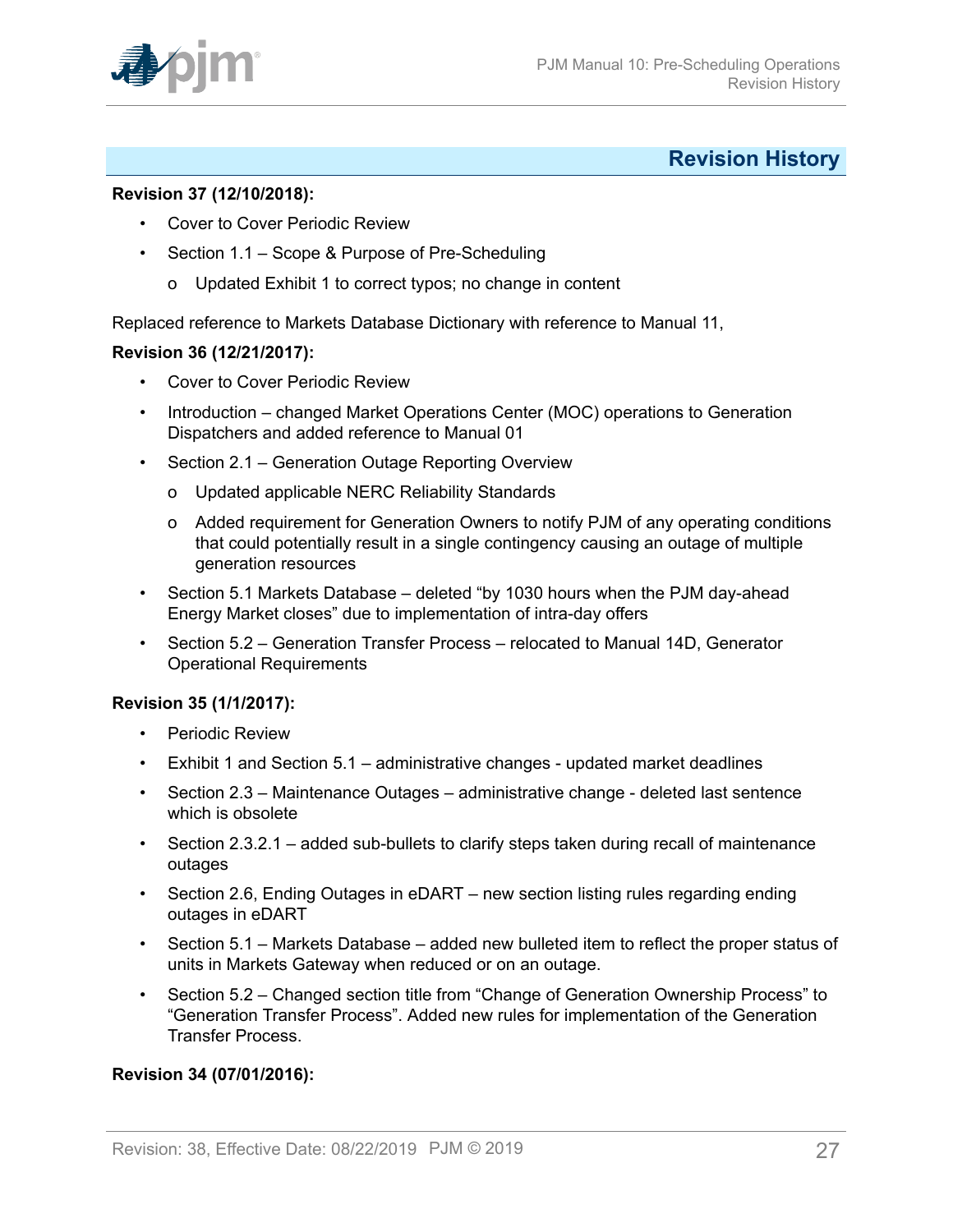

- Sections 1.2, 2.1, 2.2, & 2.3 revised to clarify that outage scheduling and approval rules apply to all PJM generation resources, except where explicitly stated for Generation Capacity Resources.
- Section 2.1, Generation Outage Reporting Overview revised to include that if a generation resource is made unavailable due to a transmission facility outage, the Generation Owner shall submit an outage request.
- Section 2.4, Unplanned Outages revised to clarify the steps the Member should take with regards to an Unplanned Outage.

### **Revision 33 (12/22/2015):**

- Periodic Review
- Section 2: Outage Reporting Renamed section to Generation Outage Reporting
- Section 2.1: Outage Reporting Overview Renamed section to Generation Outage Reporting Overview and revised sentence describing the initial evaluation process
- Section 2.2: Planned Outages Included definition of Generator Planned Outage and included restriction of scheduling Planned Outages during Peak Period Maintenance Season, added link to a document that lists the Peak Period Maintenance Seasons
- Section 2.2.1: Request Procedure Renamed section to Planned Outage Request Procedure and documented option to contact PJM after an outage is denied
- Section 2.2.2: Rules & Regulations Renamed section to Planned Outage Rules and numbered rules
- Section 2.2.3: Planned Outage Extension Consolidated wording.
- Section 2.3: Maintenance Outages Included definition of Generator Maintenance Outage, added examples of Maintenance Outages, added link to a document that lists the Peak Period Maintenance Seasons
- Exhibit 3: Maintenance Outage Timeline replaced with cleaner version, no change in content
- Section 2.3.1: Maintenance Outage General Information added reference to Exhibit 1 and Exhibit 3 and included additional process information
- Section 2.3.2: Rules & Regulations Renamed section to Maintenance Outage Rules and numbered rules
- Section 2.3.3: Maintenance Outage Extension Consolidated wording.
- Section 2.4: Unplanned (Forced) Outages Included definition of an Unplanned (Forced) Outage and clarified notification requirements
- Section 3.1, Reserve Definition Corrected description of Non-Synchronized Reserve
- Section 4.1, Regulation Service eliminated outdated information and included references to current PJM documents
- Section 4.1.1, Regulation Resource Eligibility deleted current requirements are in PJM Manuals M11 & M12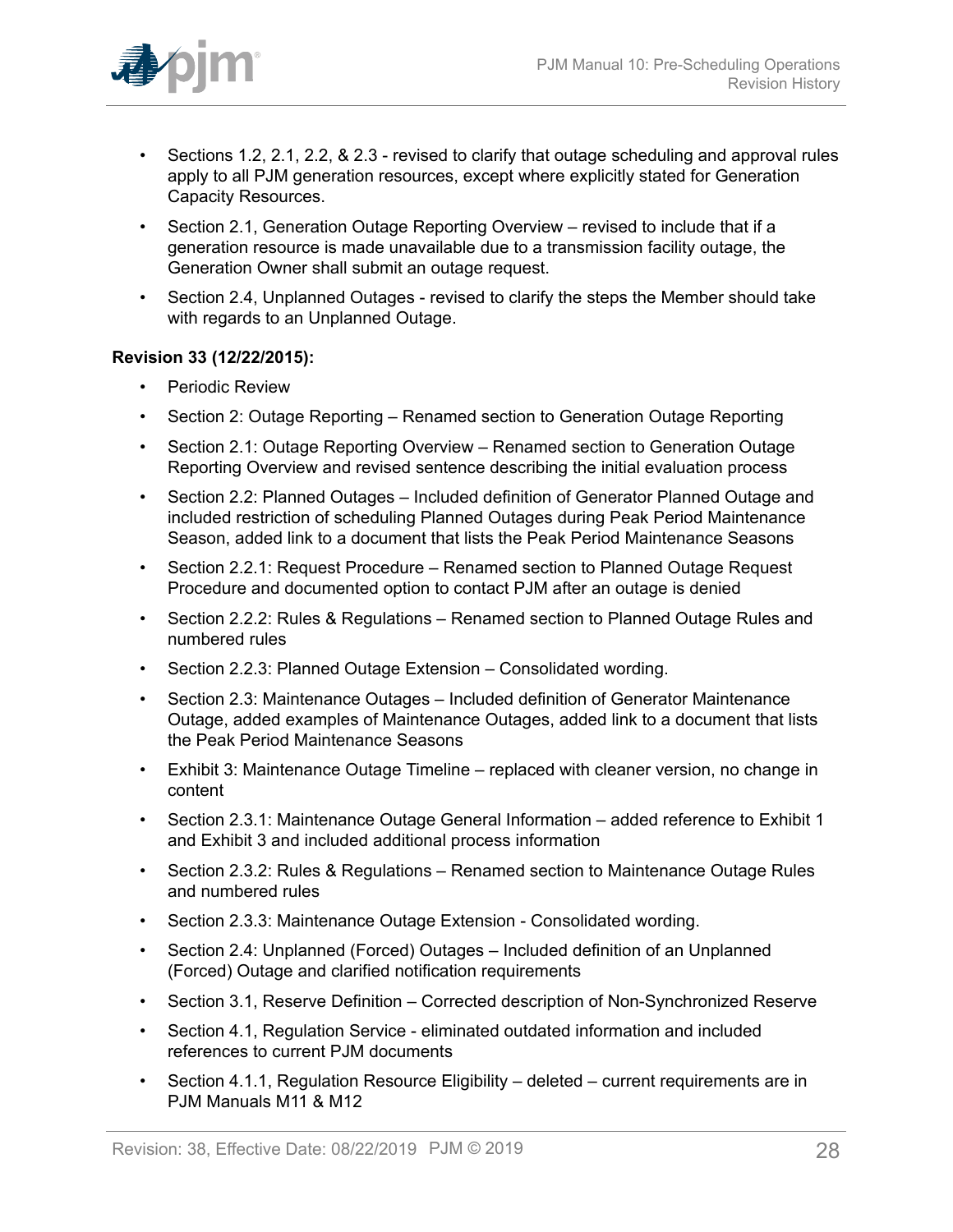

- Section 4.1.2, Regulation Resource Characteristics deleted current requirements are in PJM Manuals M11 & M12
- Section 5, Maintaining Market Information eliminated outdated information and included references to current PJM documents and processes

### **Revision 32 (10/01/2015):**

- Exhibit 1: Pre-Scheduling, Scheduling, and Dispatching Timeline Removed reference to Planned Outage tickets at D-3
- Section 2.2.2 (Planned Outage) Rules and Regulations Added Note 1 referencing the requirement for a PJM Member to provide an estimated "early return time" for informational purposes for Planned Outages. (EL15-29-000 filing associated with CP)
- Section 2.2.2 (Planned Outage) Rules and Regulations Added Note 2 referencing PJM will coordinate any delays or withdraws of approval of a Generator Planned Outage and will also coordinate rescheduling the outage. (EL15-29-000 filing associated with CP)
- Section 2.3.2 (Maintenance Outage) Rules and Regulations Added Note 1 referencing the authority of PJM to withhold or withdraw approval, or rescind approval of an already underway Generator Maintenance Outage of a Generation Capacity Resource with at least 72 hours advance notice only as necessary to ensure the adequacy of reserves or the reliability of the PJM Region (EL15-29-000 filing associated with CP)
- Section 2.3.2 (Maintenance Outage) Rules and Regulations Added Note 2 referencing the requirement for Maintenance Outages to be submitted no later than three days prior to the operating day in which the Maintenance Outage is scheduled to begin. If submitted with less than three days' notice the outage will initially be designated as "Pending Evaluation."

### **Revision 31 (12/22/2014):**

- Annual Review for 2014
- Introduction changed Local Control Center to Transmission Owner
- Section 2.5 Outage Reporting for Facilities Providing PJM Black Start Service new section added to clarify outage reporting requirements for facilities providing PJM Black Start Service

### **Revision 30 (04/11/2014):**

• Two of the eSuite Applications have been renamed. Moving forward EES will be known as ExSchedule and eMTR will be known as Power Meter.

### **Revision 29 (11/01/2013):**

- Annual Review for 2013
- Multiple Sections minor edits to update references and add clarity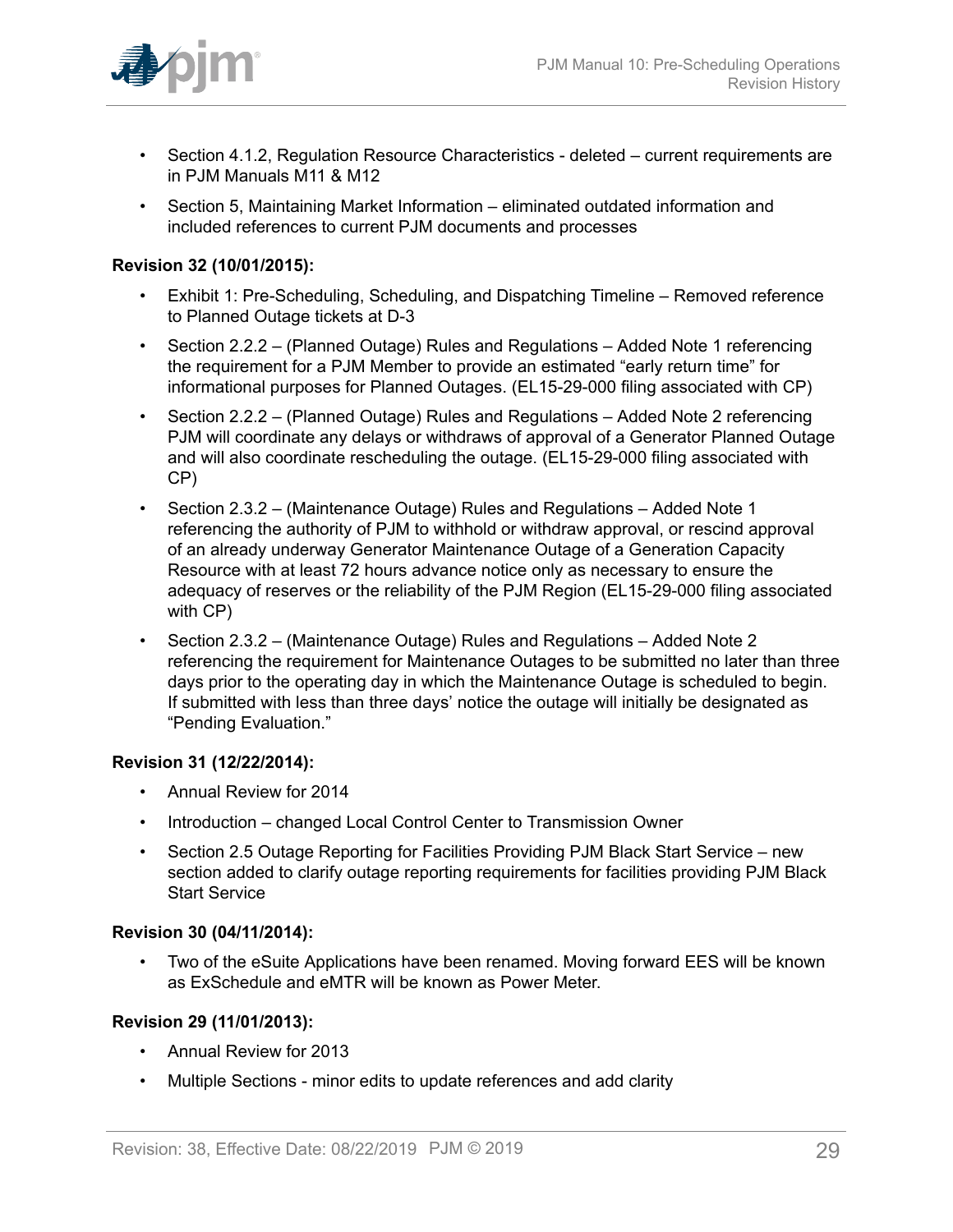

- Exhibit 1 Added reference to Forecasted Planned outages
- Section 2.1 Added reference to reporting outages on synchronous condensers
- Section 2.2.1 Added references to Forecasted Planned outages
- Section 3 deleted Sections 3.1.3 and 3.1.4, Reserve Requirements details. Current Reserve Requirements are in the PJM Manual for Emergency Operations (M-13).
- Section 4.1.1 deleted Regulating Resource details. Current Regulation details are in the PJM Manual for Energy & Ancillary Services Market Operations (M-11).

#### **Revision 28 (09/26/2013):**

• Section 1.4 – Removed note at top of the section that referenced a delay in implementation of the Unit Startup Notification process until PJM tools and software are in place.

#### **Revision 27 (2/28/2013):**

• Administrative Change: updated all references of "eSchedules" to "InSchedules"

#### **Revision 26 (10/01/2012):**

- Annual Review for 2012
- Added new Section 1.4: Unit Start-up Notification Section defines purpose of Unit Start-up Notification, what happens when PJM issues a notification / start-up alert, and required notification plus start-up time requirements for Peak Period and Off-Peak Periods.

#### **Revision 25 (01/01/2010):**

• Section 6: Winter Net Capability Test Exemption. Deleted section based on RFC Standard MOD-024-RFC-01, which permits verification of winter gross Real Power capability by adjusting the summer verification, eliminating the need for exemption program. Revisions approved by stakeholders at MRC on November 30, 2009 (tariff change filed and awaiting FERC approval by February 1, 2010).

#### **Revision 24 (10/01/2009):**

- Annual Review
- Reformatted manual to assist in NERC Compliance.
- Section 2.1: Outage Reporting Overview clarified outage reporting requirement for both capacity and energy only resources.
- Section 6: Winter Net Capability Test Exemption Modified section for the purpose of providing clarity based on PJM SOS member feedback.

### **Revision 23 (1/2/2008):**

- Minor editing to align with NERC Reserve Definition Titles
- Section 3: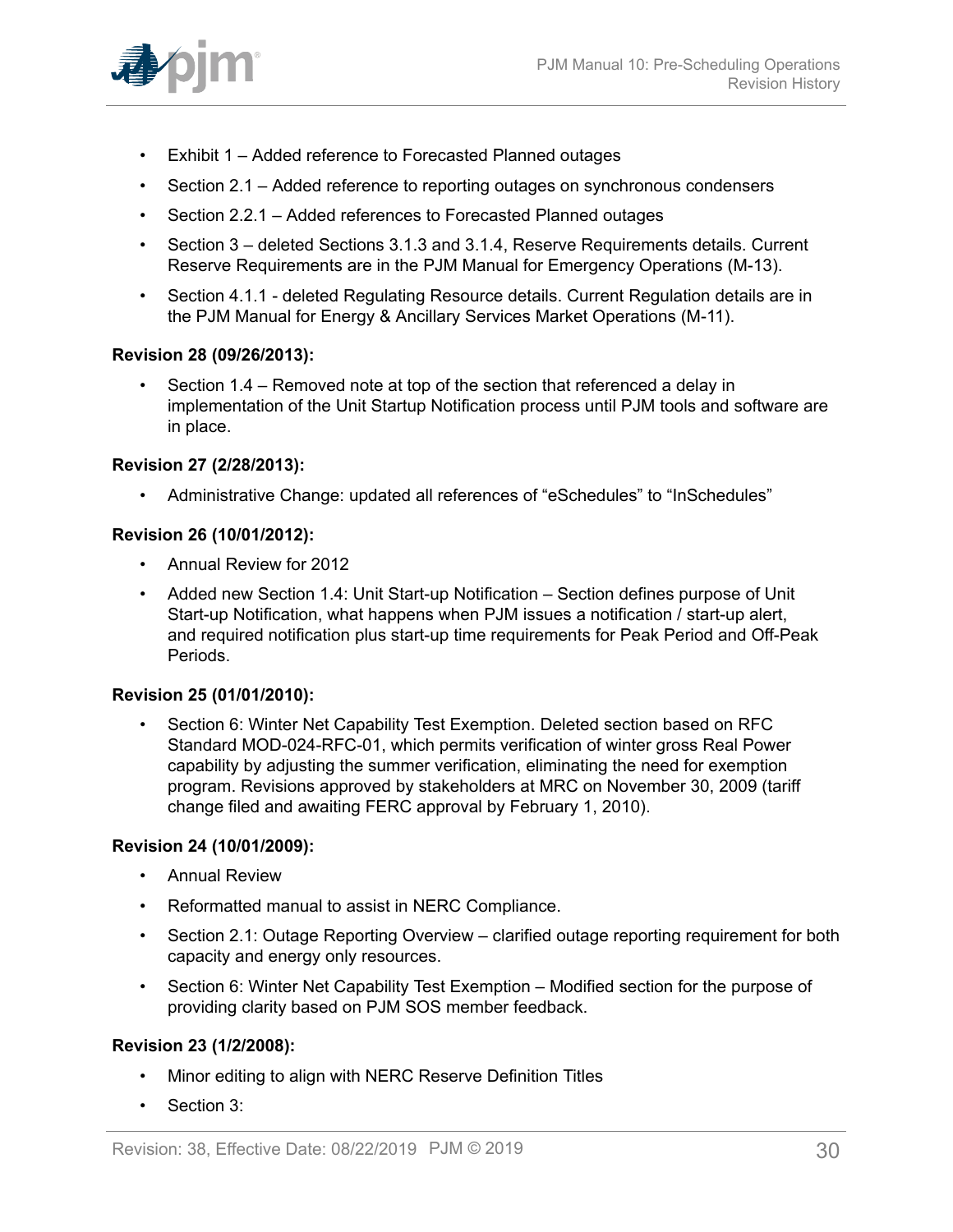

- Defined annual Day-ahead Scheduling Reserve Requirement
- Replaced Operating Reserves with Day-ahead Scheduling Reserves
- Replaced Primary Reserves with Contingency (Primary) Reserves
- Replaced Objective(s) with Requirement(s)
- Clarified Contingency (Primary) Reserve Requirements, referencing RFC Standards and adding Emergency Procedures Triggers for Mid-Atlantic Control Zone and RFC.
- Attachment A: Deleted due to development of an annual RTO requirement

#### **Revision 22 (05/15/2007):**

- Minor editing to align with NERC Functional Model
- Section 3:
- Defined Contingency (Primary) Reserves
- Clarified Reserve Requirements, referencing PJM Emergency Operations Manual (M-13), Section 2 for additional details.
- Clarified more conservative Mid-Atlantic Reserve Requirement based on historical transmission constraint limitations.

#### **Revision 21 (03/14/2007):**

- Section 3: Reserve Objectives
- Include reference to NERC Performance Standard BAL-002-0, Disturbance Control Performance, and PJM Manual 11, Attachment B
- Clarified Ancillary Services Rules for Reliability First standards
- Section 5: Maintaining Market Information
- Revised to include a process for Change in Generation Ownership.

#### **Revision 20 (06/15/2006):**

- Section 3: Reserve Objectives
- Revised Ancillary Services Rules for Demand Side Response providing Ancillary Services.
- Revised Ancillary Services Rules for Reliability First Corporation.
- Change "unit" references to "resource" as they apply to Demand Side Response providing Ancillary Services.
- Change "Spinning" references to "Synchronized" as they apply to Demand Side Resources providing Ancillary Services.
- Section 4: Regulation Requirements
- Revised Ancillary Services Rules for Demand Side Response providing Ancillary Services.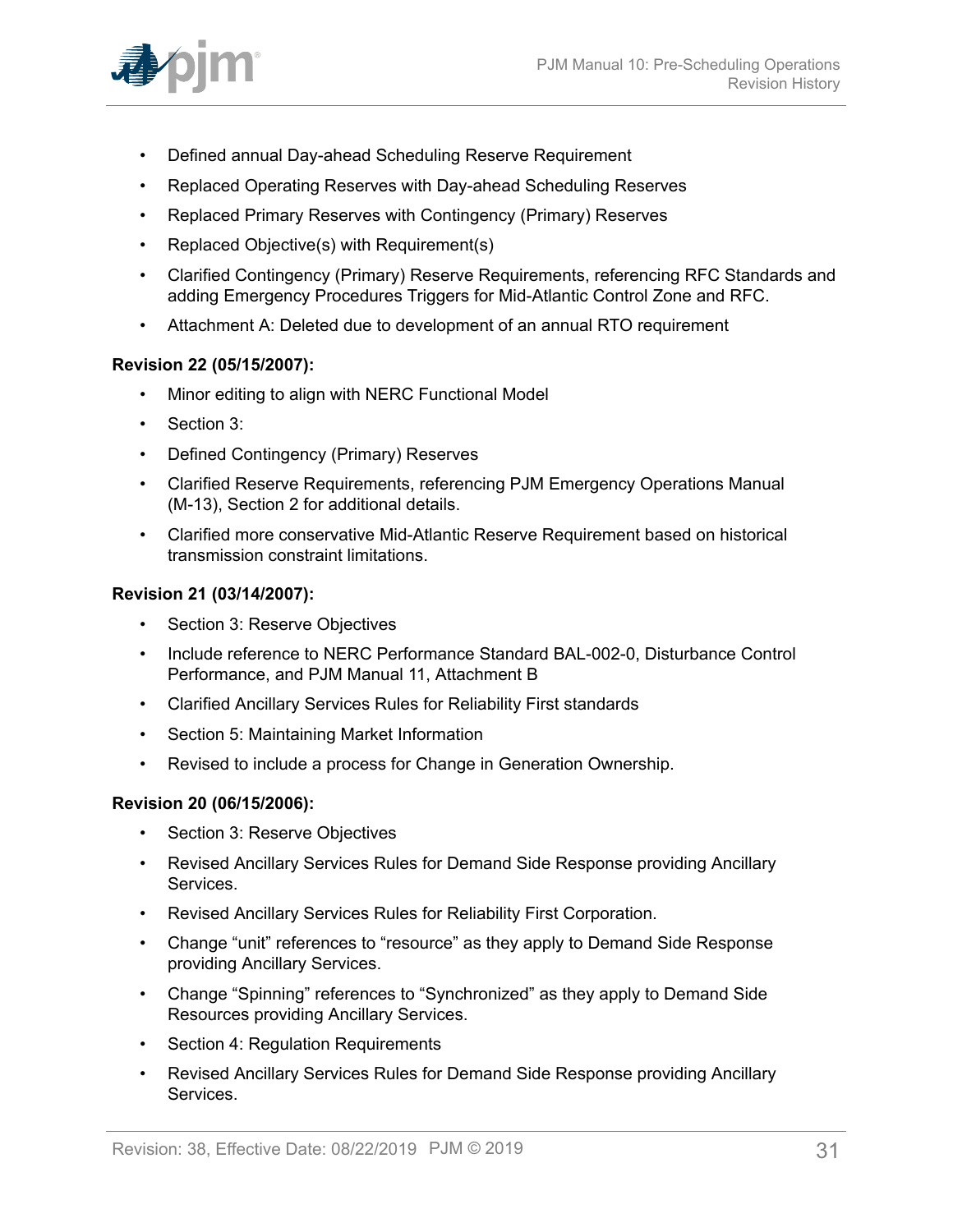

- Revised Ancillary Services Rules for Reliability First Corporation.
- Change "unit" references to "resource" as they apply to Demand Side Response providing Ancillary Services.
- Change "Spinning" references to "Synchronized" as they apply to Demand Side Resources providing Ancillary Services.

### **Revision 19 (04/17/2006):**

- Eliminated Attachment B and changed any references to Attachment B in the manual to the Markets Database Dictionary.
- Revisions were made on the following page: 29.

#### **Revision 18 (08/10/2005):**

• Added new Section 6 on Winter Net Capability Test Exemption.

#### **Revision 17 (07/29/2005):**

• Attachment A: Replaced old Reserve Objective Tables (Winter 2002 – 2003) with hyperlinks to current and previous PJM Operating Reserve Objective Summaries.

### **Revision 16 (12/24/2003):**

- Revised Attachment A: PJM Operating Reserve Objective Summary. Updated Exhibits A5 and A6, Winter 2002 - 2003.
- Updated Exhibit 1 PJM Manuals List

#### **Revision 15 (10/01/2003):**

- *Section 4: Regulation Requirements –* Updated Exhibit 6 on Limit Relationship for Regulation. Also updated definition of energy dispatch range of a unit under regulation to be consistent with definitions in other PJM manuals.
- ATTACHMENT B: Replace attachment B (a copy of the Markets Database Dictionary) with a hyperlink to the Markets Database Dictionary.

#### **Revision 14 (06/25/2003):**

- *Section 2: Outaqe Reporting Rules & Regulations –* **Deleted**: "At least three days prior to the Operating Day during which the Planned Outage is to begin, the PJM Member submits a MW Outage Generator ticket through eDART for PJM to confirm the Planned Outage request.
- *Section 2: Outage Reporting Maintenance General Information* **Deleted**: "If approved, PJM acknowledges the Maintenance Outage request via eDART tool.

### **Revision 13 (06/01/2003):**

• Revised Attachment A: PJM Operating Reserve Objective Summary. Updated Exhibits A1 and A2, Summer 2003.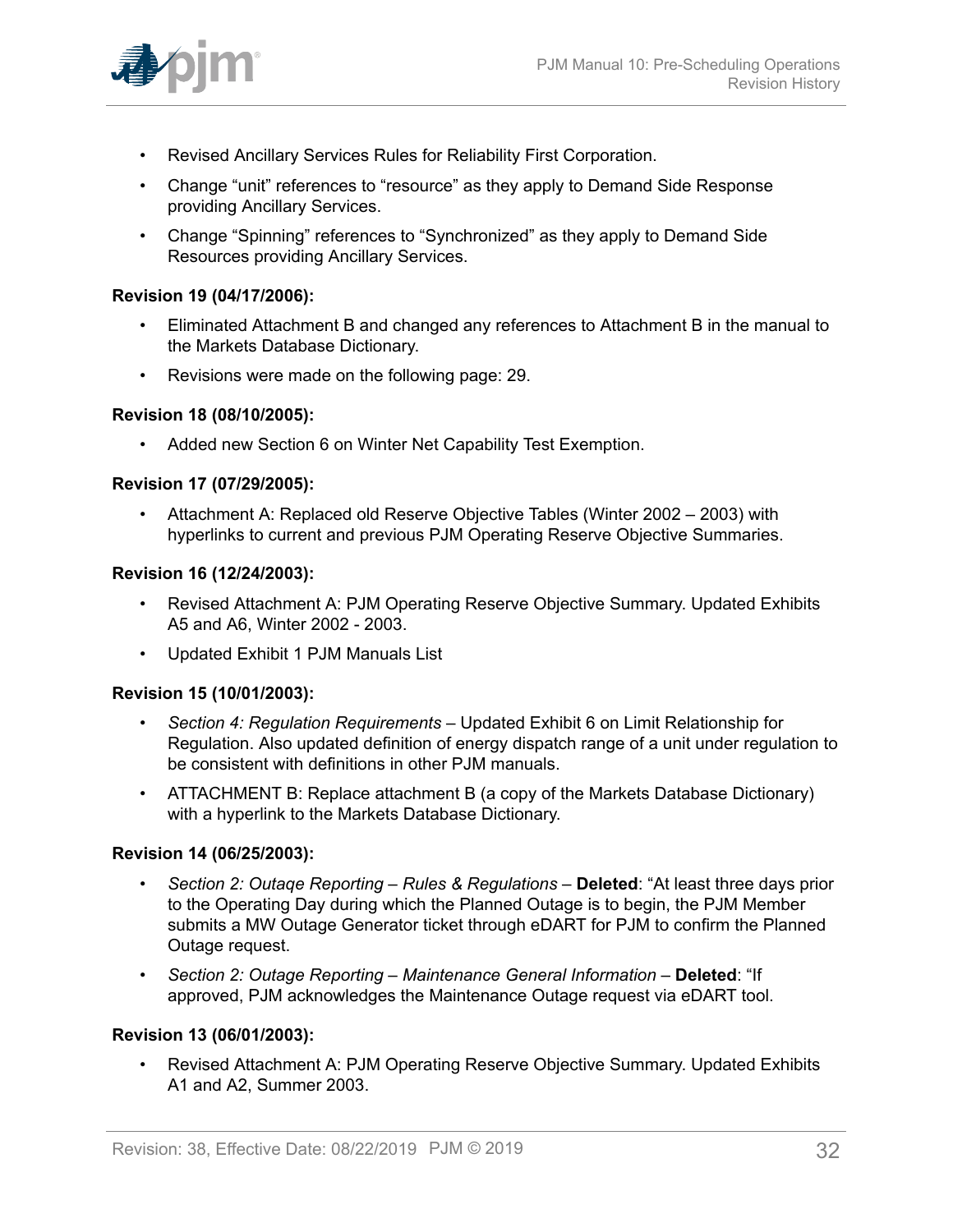

- Changed references to PJM Interconnection, L.L.C. to PJM.
- Changed department name "Real Time Market Operations" to "Forward Market Operations."
- Renamed Exhibits I.1 through C.3 to Exhibit 1 through Exhibit 17.
- Reformatted to new PJM formatting standard.
- Renumbered pages to consecutive numbering.

### **Revision 12 (03/01/2003):**

• Revised Attachment A: PJM Operating Reserve Objective Summary. Updated Exhibits A7 and A8, Spring 2003.

### **Revision 11 (12/01/2002):**

- Revised Section 2: Outage Reporting
- Incorporated the procedures that PJM follows to ensure and monitor Black Start Service.

### **Revision 10 (11/01/2002):**

• Revised Attachment A: PJM Operating Reserve Objective Summary. Updated Exhibits A5 and A6, Winter 2002 - 2003.

### **Revision 09 (10/01/2002):**

• Revised Attachment A: PJM Operating Reserve Objective Summary. Updated Exhibits A3 and A4, Fall 2002.

### **Revision 08 (06/01/2002):**

• Revised Attachment A: PJM Operating Reserve Objective Summary. Updated Exhibits A1 and A2, Summer 2002.

### **Revision 07 (03/01/2002):**

• Revised Attachment A: PJM Operating Reserve Objective Summary. Updated Exhibits A7 and A8, Spring 2002.

### **Revision 06 (11/01/2001):**

• Revised Attachment A: PJM Operating Reserve Objective Summary. Updated Exhibits A5 and A6, Winter 2001 - 2002.

### **Revision 05 (10/01/2001):**

• Revised Attachment A: PJM Operating Reserve Objective Summary. Updated Exhibits A3 and A4, Fall 2001.

### **Revision 04 (06/01/2001):**

Revised to reflect PJM eDART tool implementation.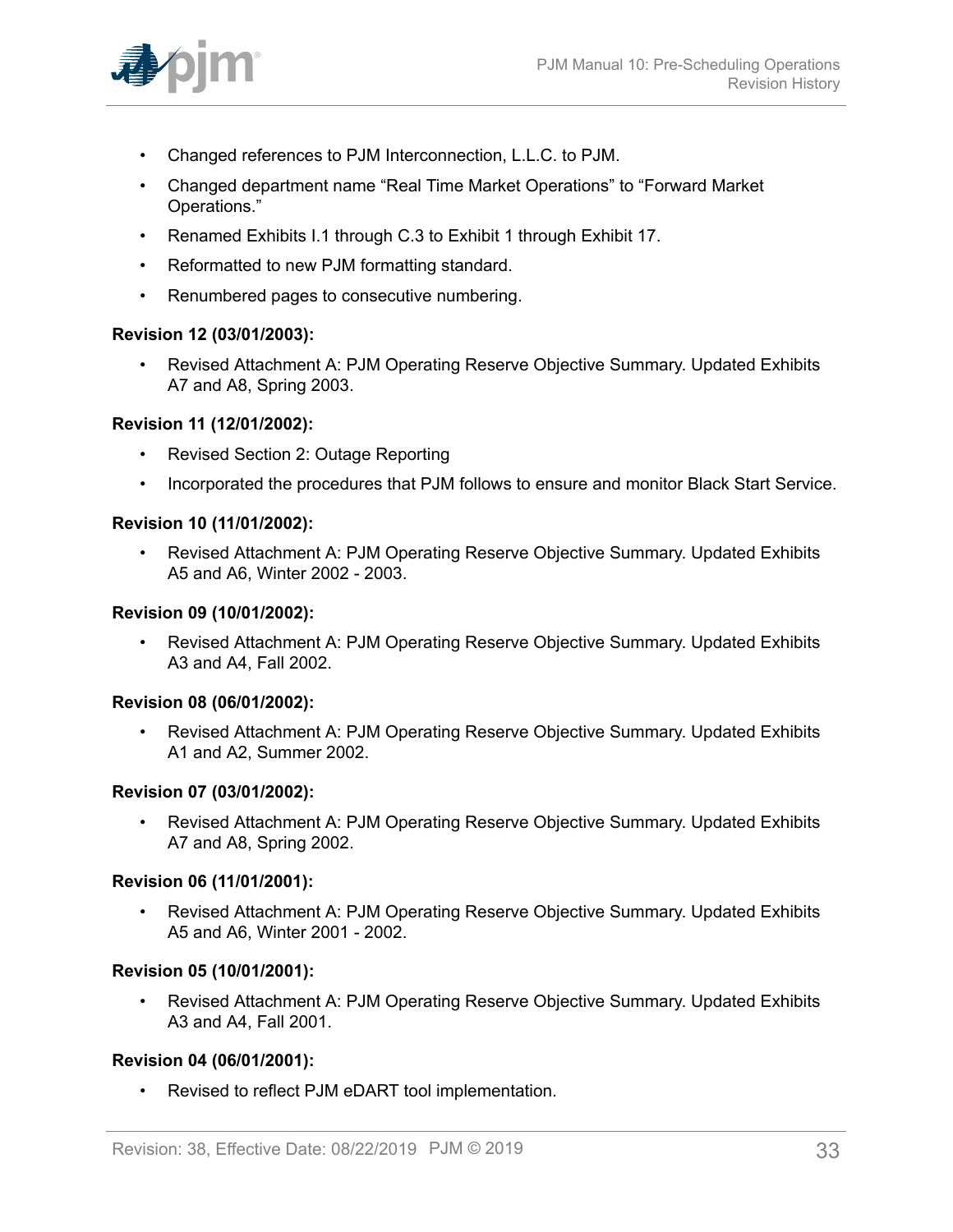

• Removed Attachment A: Definitions & Abbreviations. Attachment A is being developed into a new PJM Manual for *Definitions & Abbreviations (M-35)*. Also, removed Attachment B: PJM Generating Unit Event Request. Renamed Attachment C, D and E to be A, B and C, respectively. Revised new Attachment A: PJM Operating Reserve Objective Summary.

### **Revision 03 (06/01/2000):**

• Revised to reflect the Multi-Settlement Process implementation.

### **Revision 02 (04/01/2000):**

- Attachment D: Unit Commitment Database
- Removed reference to Maximum Scheduled Generation in section Unit Commitment – Scheduling Data (Cost Capped) for Steam Unit and Schedule Data #7 Schedule Operating Data.
- Removed reference to Maximum Scheduled Generation in section Unit Commitment – Scheduling Data (Cost Capped) CT Unit and Schedule Data #5 Unit & Schedule Operating Data. Removed reference to Maximum Scheduled Generation in section Unit Commitment – Scheduling Data (Cost Capped) Diesel Unit Data #5 Schedule Operating Data. Revision 01 (09/22/97)
- Attachment C: PJM Operating Reserve Objective Summary
- Added Operating Reserve Objectives for October 1, 1997 to October 31, 1997 and November 1, 1997 to February 28, 1998.

### **Revision 01 (07/21/1997):**

- Section 1: Pre-Scheduling Overview
	- o Changed "Market Participant" to "PJM Member" in Exhibit 2.
- Section 5: Maintaining Market Information
	- o Changed "company data (name, long name, short name, gross/net ID)" to "company data (name, long name, short name, gross/net switch)" in Thermal Resource Design Data under Resource Scheduling Database.
- Attachment B: PJM Generating Unit Event Request
	- o Added unit choices "CT, CC" and company choices "PEP, AE, DPL JO" to PJM Steam Generating Unit Event Request form.
- Attachment D: Unit Commitment Database
- Exhibit B.2: Steam Unit and Schedule Data (Cost Capped)
- Changed "Price in dollars to release a PJM RTO scheduled unit if the unit is not synchronized." to "Price/cost in dollars to release a PJM RTO scheduled unit if the unit has begun the start-up sequence and is not synchronized. Note: for cost-based-units, this fee is defaulted to the Hot Start Cost." in Unit Cancellation Fee Data.